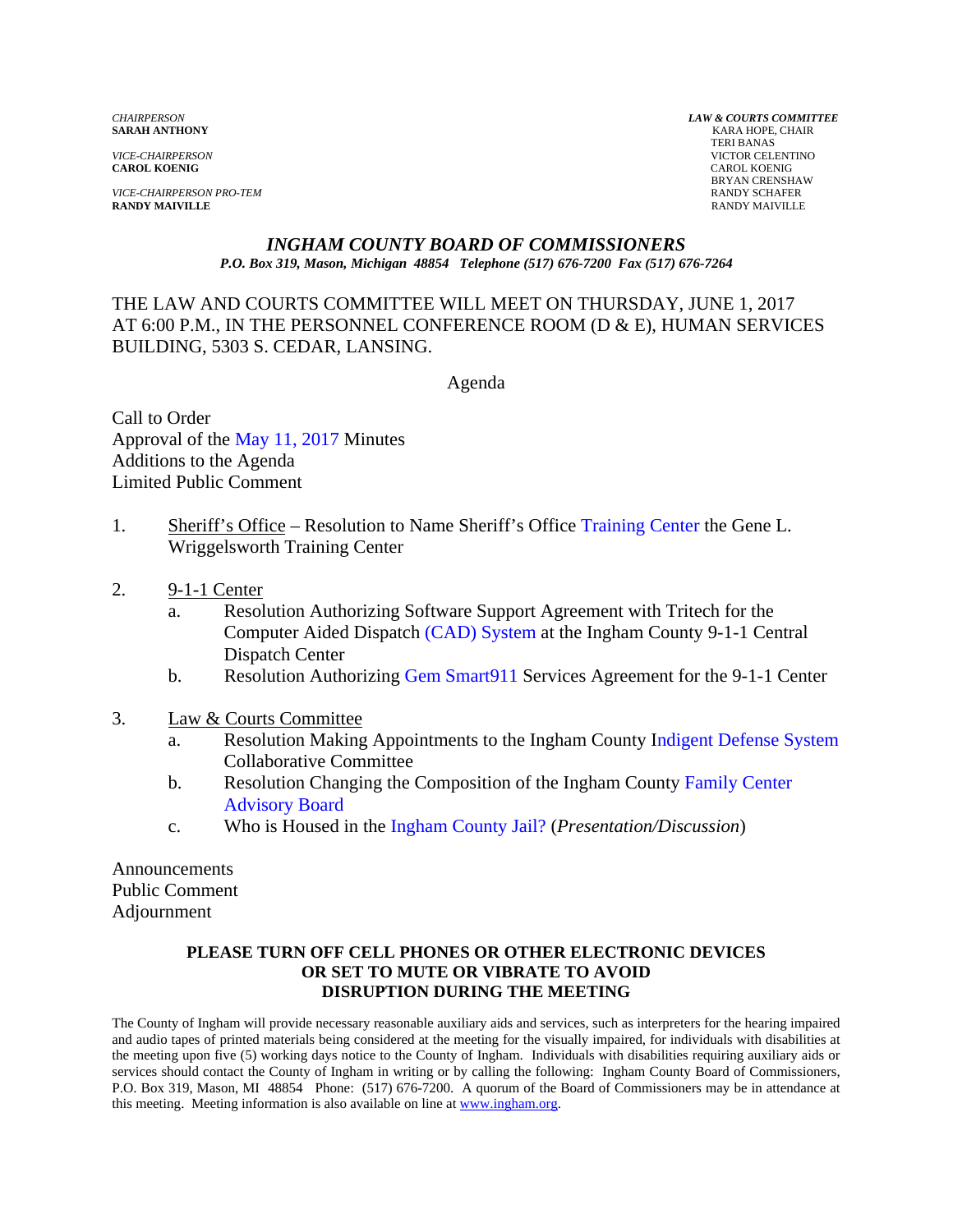### LAW & COURTS COMMITTEE May 11, 2017 Draft Minutes

<span id="page-1-0"></span>

| <b>Members Present:</b> | Hope, Banas, Celentino, Crenshaw, Maiville, and Schafer                                                          |
|-------------------------|------------------------------------------------------------------------------------------------------------------|
| Members Absent:         | Koenig                                                                                                           |
| <b>Others Present:</b>  | Brockton Feltman, Francisca Garcia, Alec Findlay, Rhonda Swayze, Mary<br>Hull, Teri Morton, Liz Kane, and others |

The meeting was called to order by Chairperson Hope at 6:00 p.m. in Personnel Conference Room D & E of the Human Services Building, 5303 S. Cedar Street, Lansing, Michigan.

#### Approval of the April 27, 2017 Minutes

MOVED BY COMM. CRENSHAW, SUPPORTED BY COMM. BANAS, TO APPROVE THE MINUTES OF THE APRIL 27, 2017 LAW AND COURTS COMMITTEE MEETING.

# THE MOTION CARRIED UNANIMOUSLY. Absent: Commissioner Koenig

#### Additions to the Agenda

None.

#### Substitute –

- 3. Circuit Court
	- b. Resolution Authorizing Notice of Nonrenewal/Termination of Agreement with Xerox Government Systems (ACS Government Systems) for Jury Management Services

#### Limited Public Comment

Sergeant Mary Hull, Sheriff's Department, introduced herself to the Committee as the new Emergency Management Coordinator. She also thanked the Committee for entertaining the resolution honoring Scott Preadmore for 30 years on the Heavy Rescue Unit, but he unfortunately could not be at the meeting himself because he was in Connecticut.

Chairperson Hope stated the Committee was glad to honor him.

Commissioner Schafer stated Mr. Preadmore could come to the Board of Commissioners meeting on May 23, 2017 to receive recognition.

Sergeant Hull stated she would work with Becky Bennett, Board of Commissioners' Office Director, to make sure Mr. Preadmore could be recognized at a meeting he was able to attend.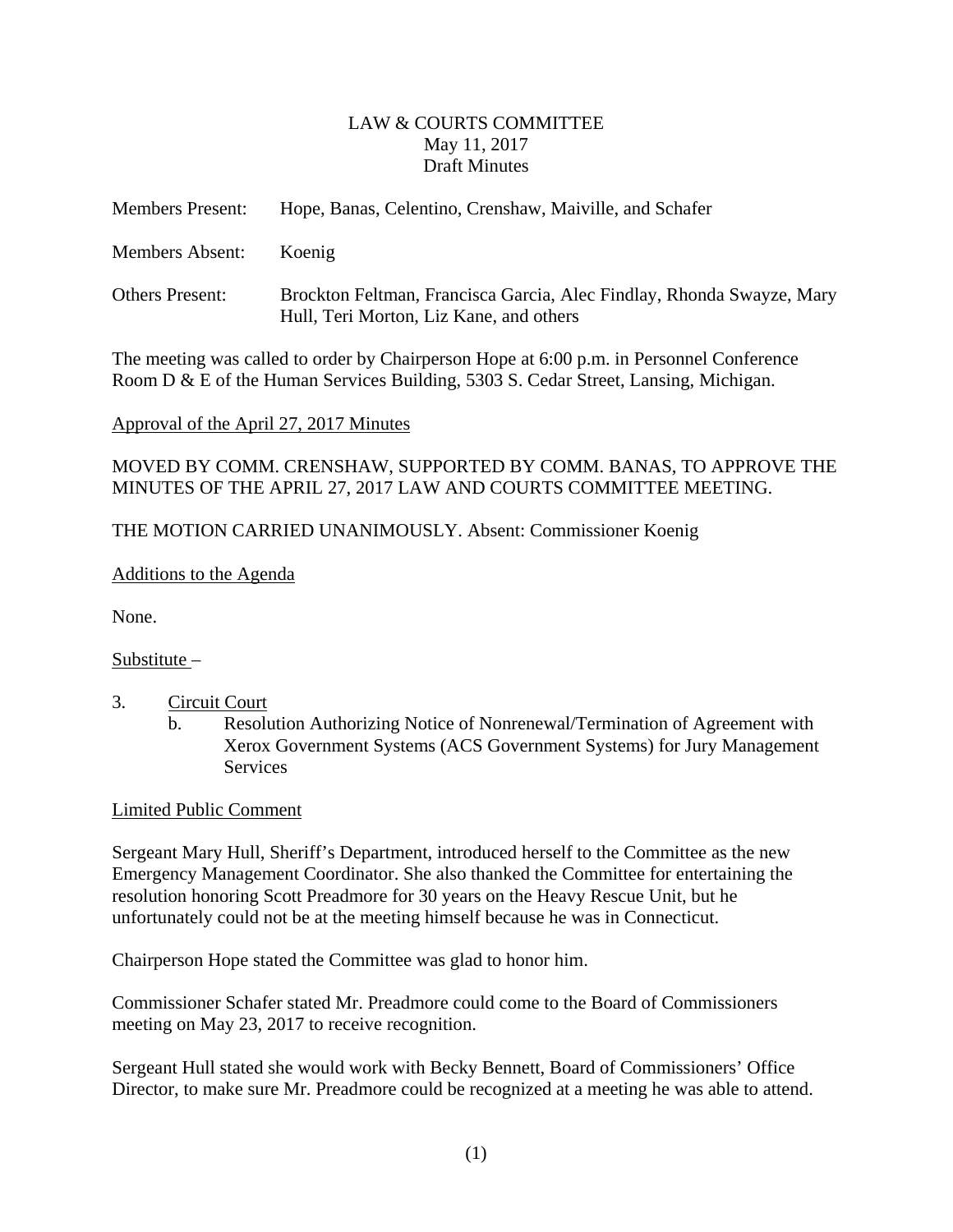1. Interviews – Ingham County Family Center Advisory Board

Brockton Feltman interviewed for a position on the Ingham County Family Center Advisory Board.

Francisca Garcia interviewed for a position on the Ingham County Family Center Advisory Board.

Alec Findlay interviewed for a position on the Ingham County Family Center Advisory Board.

# MOVED BY COMM. SCHAFER, SUPPORTED BY COMM. CRENSHAW, TO APPROVE A CONSENT AGENDA CONSISTING OF THE FOLLOWING ITEMS:

- 2. Sheriff's Office
	- a. Resolution to Purchase Two Stun-Cuffs for the Sheriff's Office Field Services Division and Correction from Myers Enterprises Inc.
	- b. Resolution to Honor Scott Preadmore as a Civilian Volunteer on the Ingham County Sheriff's Office Heavy Rescue Squad
- 3. Circuit Court
	- a. Resolution Authorizing Entering into an Agreement with TEL Systems to Upgrade Technology and Provide Maintenance Support for the Circuit Court Courtrooms Located in the Veterans Memorial Courthouse
	- b. Resolution Authorizing Notice of Nonrenewal/Termination of Agreement with Xerox Government Systems (ACS Government Systems) for Jury Management Services
- 4. Community Corrections
	- a. Resolution Authorizing Submission of a Grant Application and Entering into a Contract with the Michigan Department of Corrections for Ingham County/ City of Lansing Community Corrections and Entering into Program Subcontracts for FY 2017-2018
	- b. Resolution Authorizing Entering into a Contract Amendment with the MDOC for FY 2016-2017 and Subcontract Amendments with CEI Community Mental Health and Northwest Initiative – ARRO and Sentinel, Inc.

THE MOTION CARRIED UNANIMOUSLY. Absent: Commissioner Koenig

THE MOTION TO APPROVE THE ITEMS ON THE CONSENT AGENDA CARRIED UNANIMOUSLY. Absent: Commissioner Koenig

# **Announcements**

None.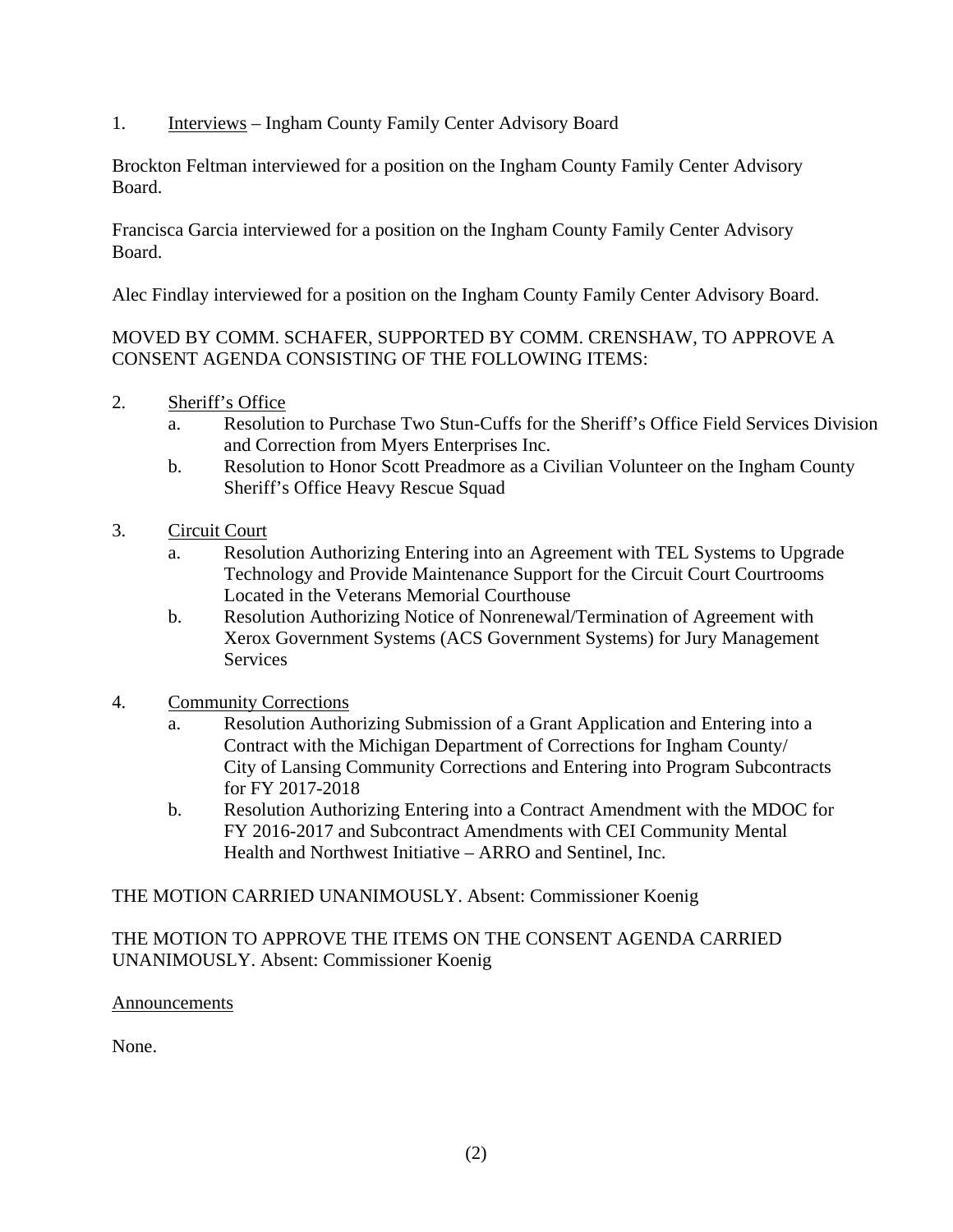# Public Comment

None.

Adjournment

The meeting was adjourned at 6:17 p.m.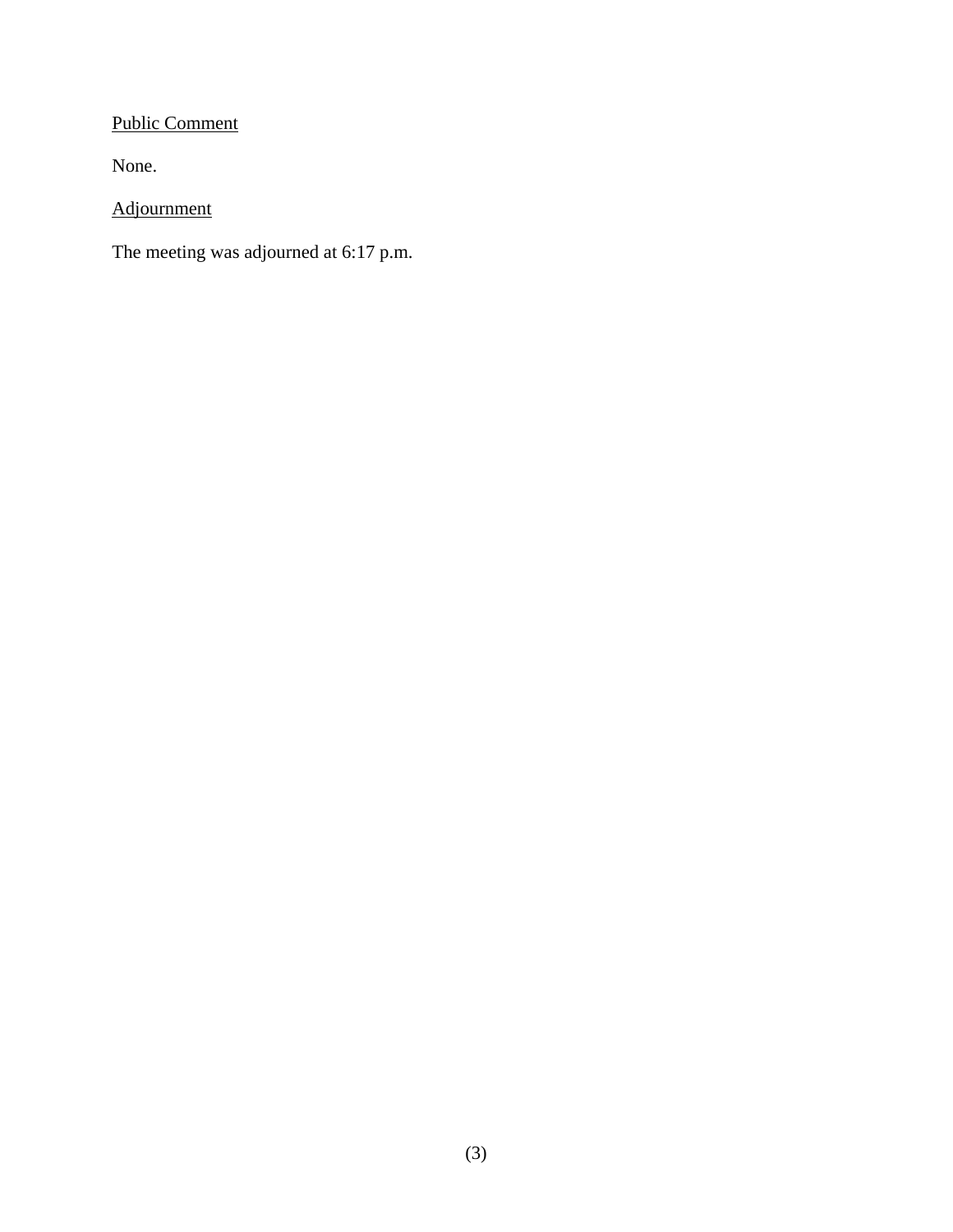# **JUNE 1, 2017 LAW & COURTS AGENDA STAFF REVIEW SUMMARY**

# **RESOLUTION ACTION ITEMS:**

# **The Deputy Controller recommends approval of the following resolution:**

*2a. 9-1-1 Center – Resolution Authorizing Software Support Agreement with Tritech for the Computer Aided Dispatch (CAD) System at the Ingham County 9-1-1 Central Dispatch Center* 

This resolution will approve a Support Renewal Agreement between TriTech and Ingham County 9-1-1 Center for the Computer Aided Dispatch (CAD) System from April 14, 2017 through April 13, 2018, at a cost of \$119,777.66. Funds are included in the budget for this agreement. The current 9-1-1 CAD System went live in April of 2015. Support and maintenance fees are required to constantly maintain, update, and improve the system. The cost increase for this year is 1.7%. The support agreement will be updated annually.

# *2b. 9-1-1 Center –Resolution Authorizing Gem Smart911 Services Agreement for the 9-1-1 Center*

This resolution will authorize a contract with Telecommunications Systems, Inc. (TCS) to provide their software solution to allow for text to 9-1-1 in Ingham County. The 9-1-1 Center has been contacted by local hearing loss associations and Michigan State University requesting implementation of text to 9-1-1 to allow those with disabilities access to the 9-1-1 system. Additionally, in the event someone is unable to speak to 9-1-1 because it would place them in danger, texting would give them an additional option to call for help.

Unfortunately , the contract between Ingham County and TCS does not have the standard contact language that is required for Ingham County contracts, so will not be approved as to form by the County Attorney. This is a national contract and TCS will not change the language to meet our requirements. The County Attorney has reviewed the contract and did indicate that the terms of the agreement were fine.

This contract is at no cost to the County, as it is funded by the State of Michigan through telephone service fees.

See attached memo for additional information.

# *3a. Law & Courts Committee –Resolution Making Appointments to the Ingham County Indigent Defense System Collaborative Committee*

Resolution 17-075 created the Ingham County Indigent Defense Collaborative Committee and defined its composition. This resolution would appoint the up to three criminal defense attorneys from the Ingham County Bar Association and up to two additional representatives of the Law and Courts Committee. Additional information regarding candidates from the Ingham County Bar Association will be provided to the Law and Courts Committee prior to the June 1 meeting. The resolution will also confirm the other appointments to the committee.

Minimum standards were approved by the Michigan Department of Licensing and Regulatory Affairs (LARA) on May 22, 2017. The County has 180 days from this date to submit a plan to comply with the minimum standards to provide quality defense to indigent people who are accused of crimes.

As soon as these appointments are approved, the first meeting of the Committee will be scheduled to begin work on this plan.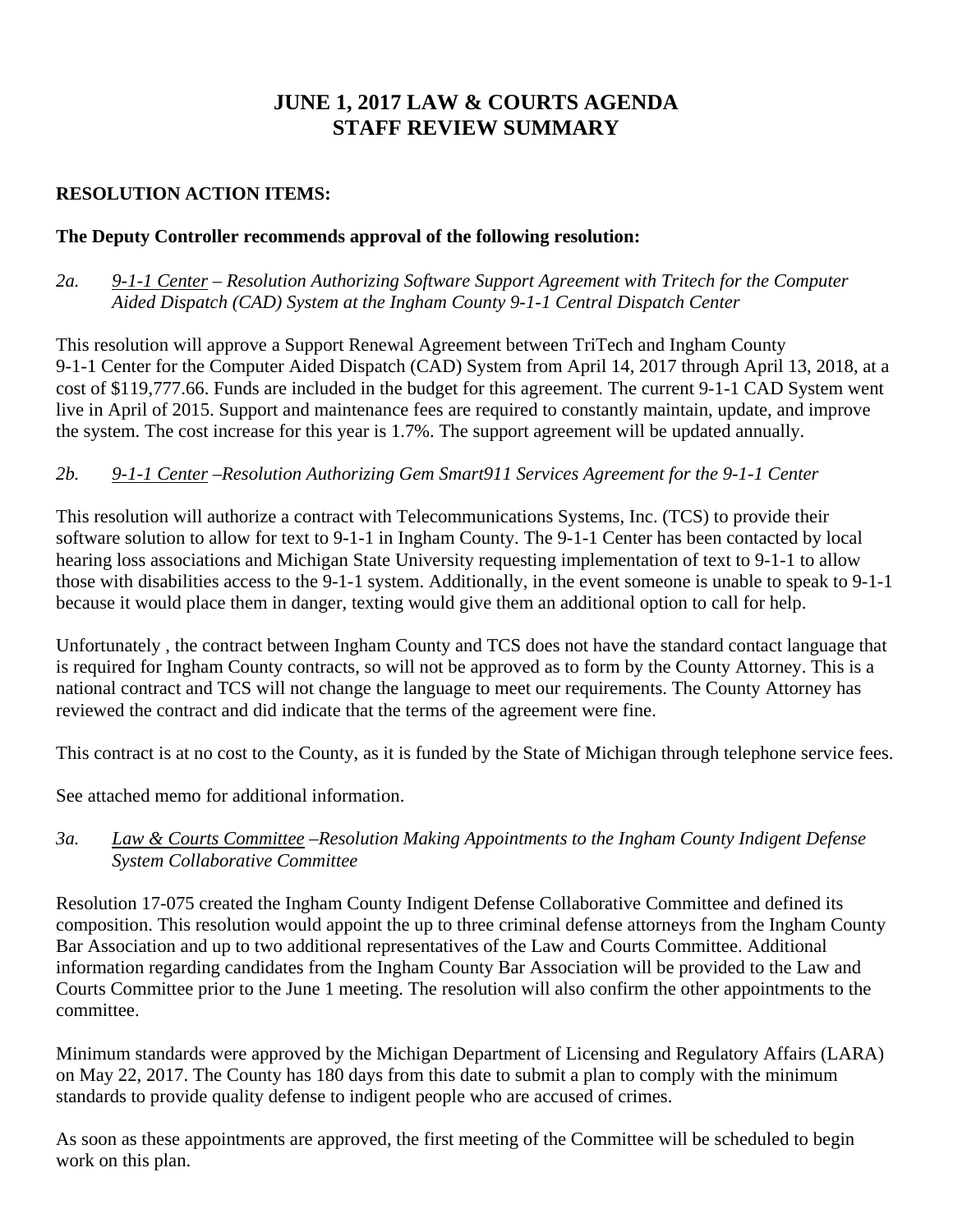# *3b. Law & Courts Committee – Resolution Changing the Composition of the Ingham County Family Center Advisory Board*

The current composition of the Ingham County Family Center Advisory Board is as follows:

- 1 Community Representative/Community Partner
- 3 Community Representatives
- 1 Neighborhood Representative
- 1 Law & Courts Committee Representative (Chairperson)
- 1 Power of We Representative
- 1 General Public Representative
- 1 Recipient Representative
- 1 Academy Representative

This resolution will change the composition of the Ingham County Family Center Advisory Board to include an additional representative of the general public and eliminate the neighborhood representative effective immediately.

# **HONORARY RESOLUTION:**

*1. Sheriff's Office – Resolution to Name Sheriff's Office Training Center the Gene L. Wriggelsworth Training Center* 

# **PRESENTATION/DISCUSSION:**

*3c. Law & Courts Committee – Who is Housed in the Ingham County Jail?* 

The Sheriff will be bringing representatives from administration, medical, education, CATS, and Community Corrections to address any questions the committee may have.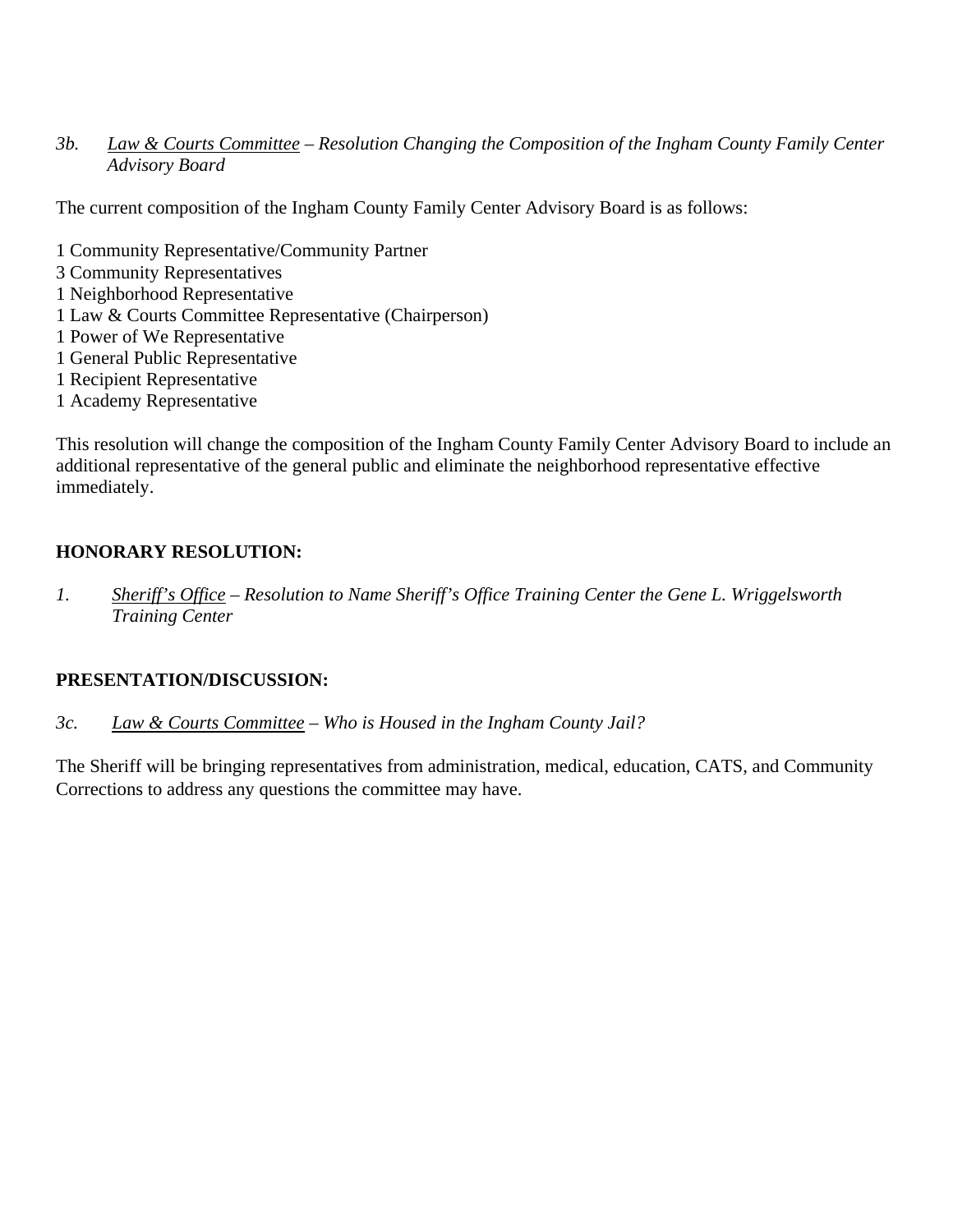### **Agenda Item 1**

<span id="page-6-0"></span>**TO:** Board of Commissioners Law and Courts and County Services Comm **FROM:** Sheriff Scott Wriggelsworth **DATE:** May 8, 2017 **SUBJECT:** Dedicating the ICSO Training Room, to Gene L. Wriggelsworth For the meeting agenda of June 1, 2017

#### **BACKGROUND**

To honor Gene L. Wriggelsworth for his 28 years of dedicated service as Sheriff to the residents of this county.

#### **FINANCIAL IMPACT**

Zero. The Ingham County Sheriff's volunteer Mounted Division 501C3, has agreed to pay the invoice for lettering and installation.

#### **OTHER CONSIDERATIONS**

It is important to remember and honor those with long term dedicated service to our county, while they are still living, healthy, and part of our community.

#### **RECOMMENDATION**

I recommend the Ingham County Board of Commissioners approve the resolution.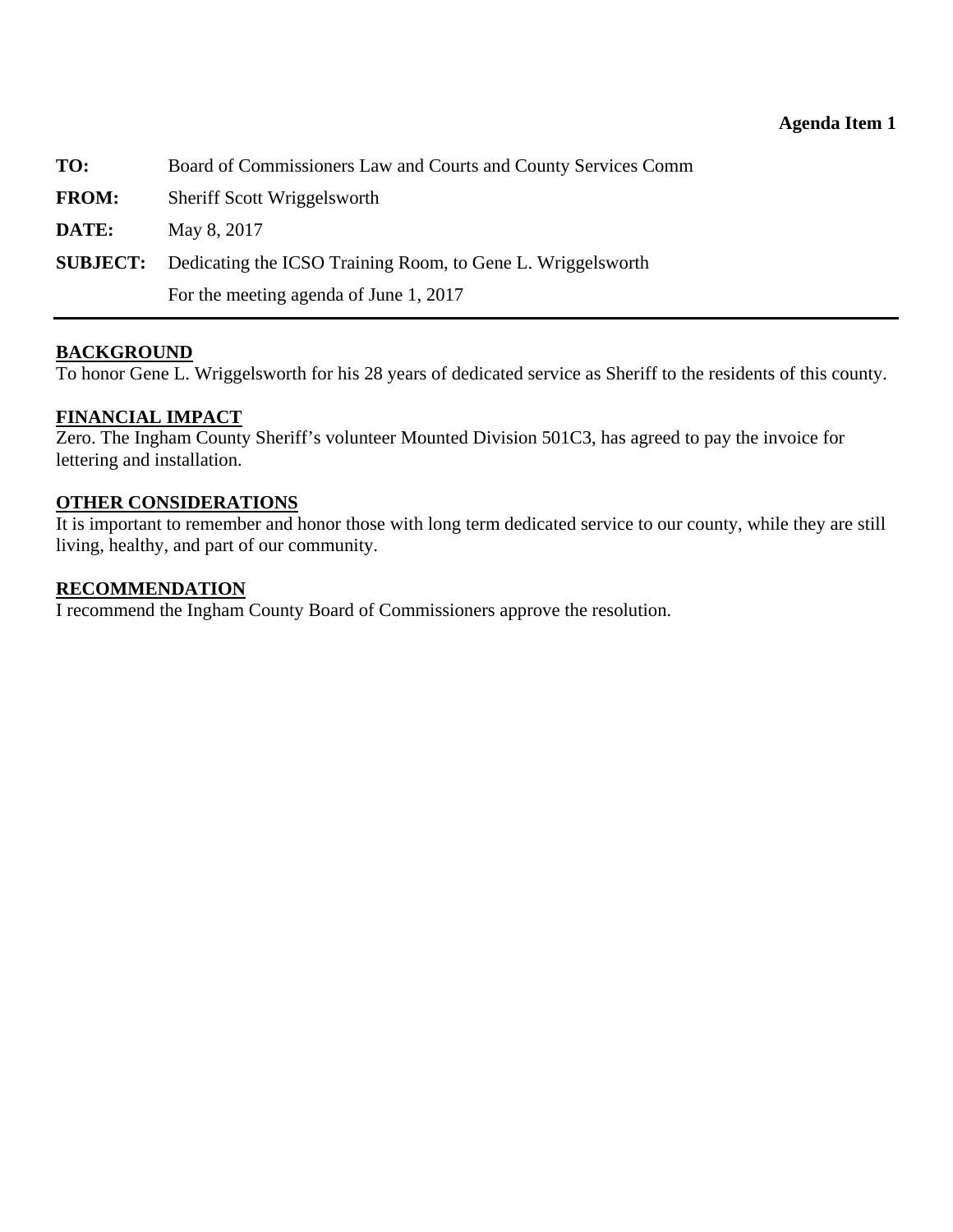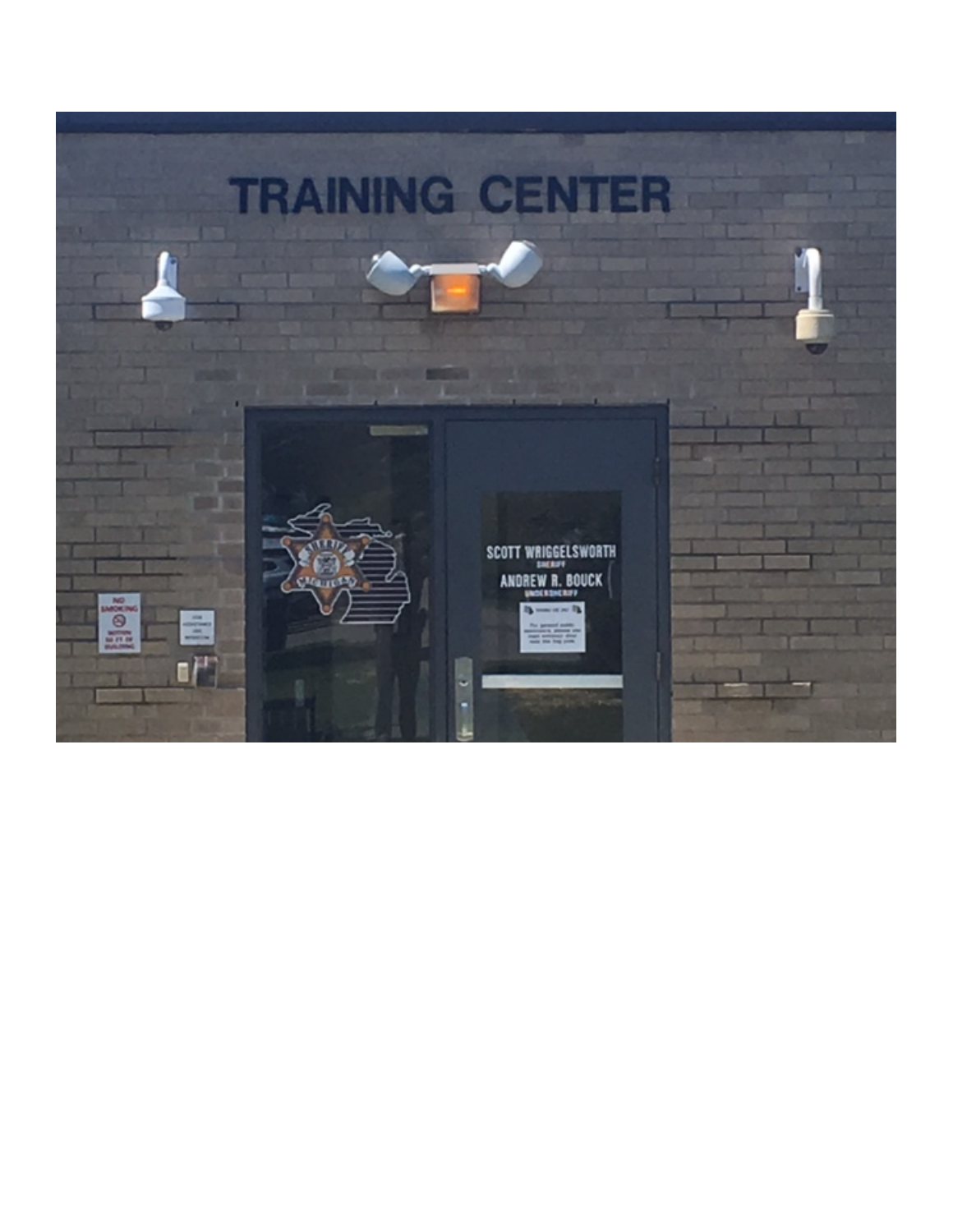Introduced by the Law & Courts and County Services Committees of the:

# INGHAM COUNTY BOARD OF COMMISSIONERS

# **RESOLUTION TO NAME SHERIFF'S OFFICE TRAINING CENTER THE GENE L. WRIGGELSORTH TRAINING CENTER**

WHEREAS, the Ingham County Sheriff's Office has two (2) Regional Training Rooms, The Grant Whitaker Training Room, and the Paul Cole Training Room. These 2 rooms are located inside the "Training Center" at the Ingham County Sheriff's Office; and

WHEREAS, Gene L. Wriggelsworth was the elected Sheriff for 28 years, and retired on 12-31-2016; and

WHEREAS, to honor Sheriff Gene L. Wriggelsworth for his 28 years of dedicated service to the citizens of Ingham County, the "Training Center" should be named the Gene L. Wriggelsworth Training Center; and

WHEREAS, this dedication will costs zero county dollars. The Ingham County Mounted Division 501C3 has agreed to pay the \$1718.70, for lettering, re-center and install of this dedication; and

WHEREAS, the targeted date for the dedication in Tuesday June 20<sup>th</sup>, 2017.

THEREFORE BE IT RESOLVED, the Ingham County Board of Commissioners approves the renaming of Training Center at the Sheriff's Office to the Gene L. Wriggelsworth Training Center.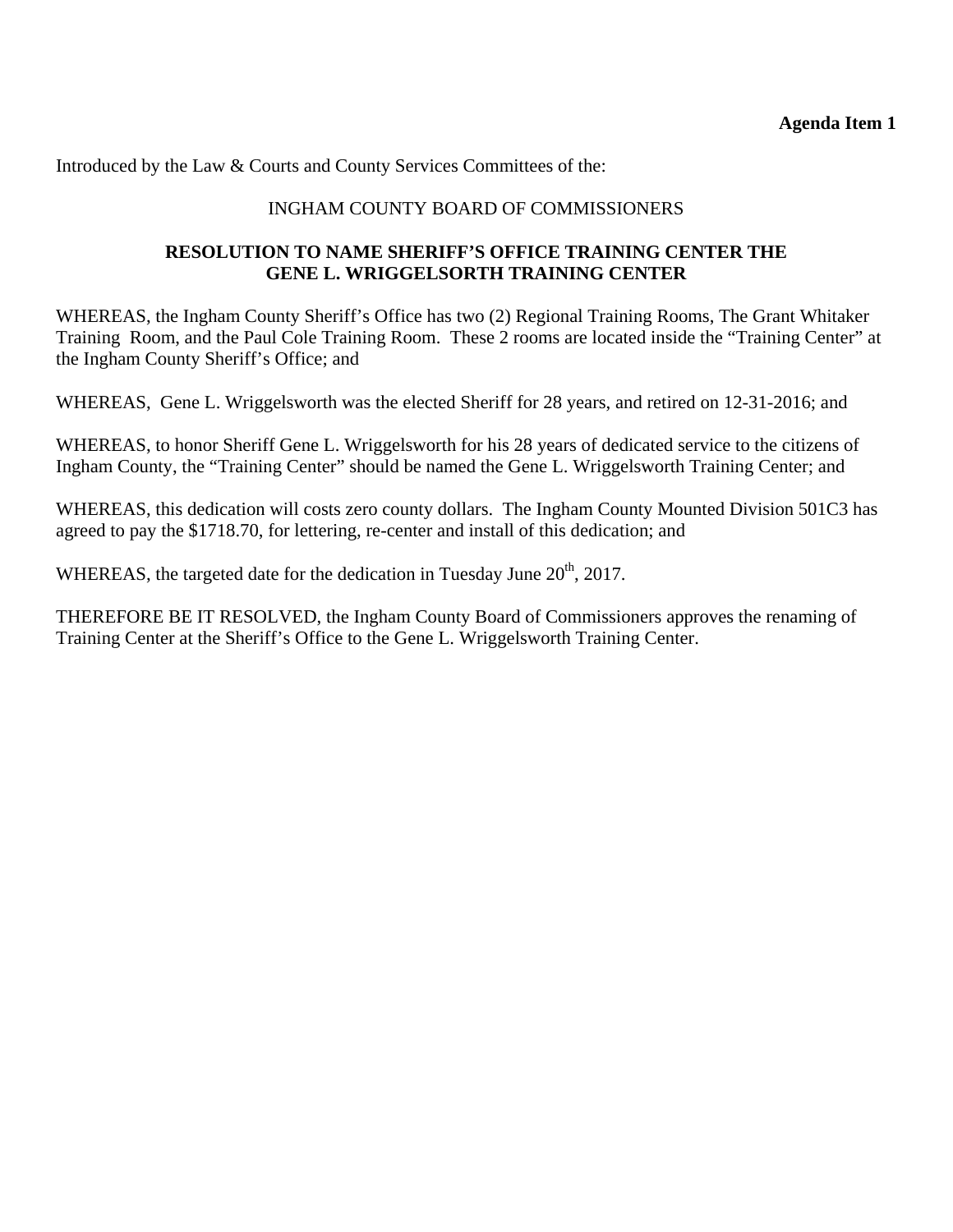<span id="page-9-0"></span>**TO:** Board of Commissioners Chair Person Law & Courts

**FROM:** *Lance Langdon, Director 9-1-1*

**DATE:** *May 23, 2017*

**SUBJECT: Renewal of Software Support with TriTech for the 9-1-1 Center CAD system.**

#### **BACKGROUND**

The Board purchased a new 9-1-1 Computer Aided Dispatch (CAD) System with resolution 14-081, which went live in April of 2015. This like most computer systems require support and maintenance fees to paid for the companies to constantly maintain, update and improve the systems. The renewal for 2017 is effective from April 14, 2017 to April 13, 2018. The support agreement will now be updated yearly, with a cost increase this year of 1.7% which they have tied to the consumer price index.

#### **ALTERNATIVES**

With the operation of any system of this type, support and maintenance fees are expected. There is not an option to use a software program of this type without this support, and as such there are really no alternatives to approving this agreement.

## **FINANCIAL IMPACT**

The cost of this contract is \$119,777.66 for the listed period. This amount was included and budgeted in the 2017 9-1-1 Center operations budget.

#### **OTHER CONSIDERATIONS**

The renewal date was missed and as such we have continued to be supported by TriTech with no reduction or delay in services.

#### **RECOMMENDATION**

Based on the information presented, I respectfully recommend approval of the support agreement for the above stated amount.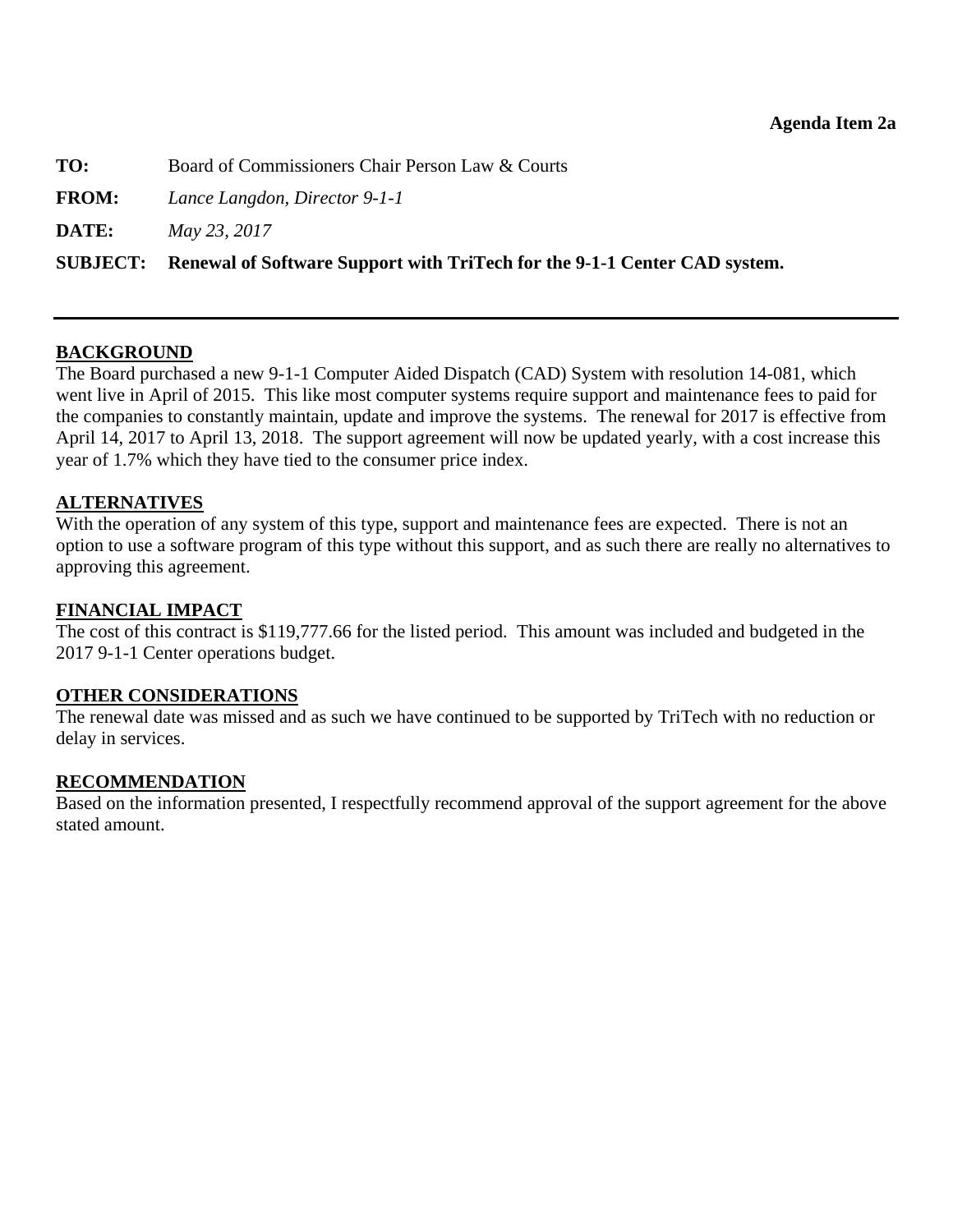#### COHL, STOKER & TOSKEY, P.C. ATTORNEYS AND COUNSELORS **601 NORTH CAPITOL AVENUE** LANSING, MICHIGAN 48933 (517) 372-9000

May 22, 2017

**ASSOCIATES** GORDON J. LOVE AMANDA K. WILDEBOER

OF COUNSEL **RICHARD D McNULTY** 

Sent Via E-Mail

SHAREHOLDERS PETER A, COHL DAVID G. STOKER **BONNIE G. TOSKEY** ROBERT D. TOWNSEND TIMOTHY M. PERRONE MATTIS D. NORDFJORD

المرادات المستنقذ المستشفرة والمراد

Lance Langdon, Director **Ingham County 911** 710 E. Jolly Road Lansing, MI 48910

> 2017 TriTech Support Renewal Agreement Re:

Dear Mr. Langdon:

Attached is the 2017 TriTech Support Renewal Agreement to be entered into between the County and TriTech Software Systems ("TriTech") for software support and maintenance services. The compensation to be paid TriTech is \$119,777.66. The term of the Agreement covers the period of April 14, 2017 through April 13, 2018.

It is my understanding you will be seeking authorization for the attached Agreement through a Resolution. This will need to occur before execution.

If the attached Agreement is satisfactory, you may after printing off copies thereof, proceed to obtain the signatures necessary for execution. Please e-mail fully signed copy of the attached Agreement to my assistant Nicole Moles at nmoles@cstmlaw.com for insertion into our electronic file.

If you have any questions with regard to the attached Agreement, do not hesitate to contact me.

Sincerely,

COHL, STOKER & TOSKEY, P.C.

Mattis D. Nordfjord

MDN/nam Enclosure

Becky Bennett, Director, Ingham County Board of Commissioners' Office  $cc$ : N:\Client\Ingham\911\Correspondence\Langdon\Ltr re 2017 TriTech Support Renewal Agr.doc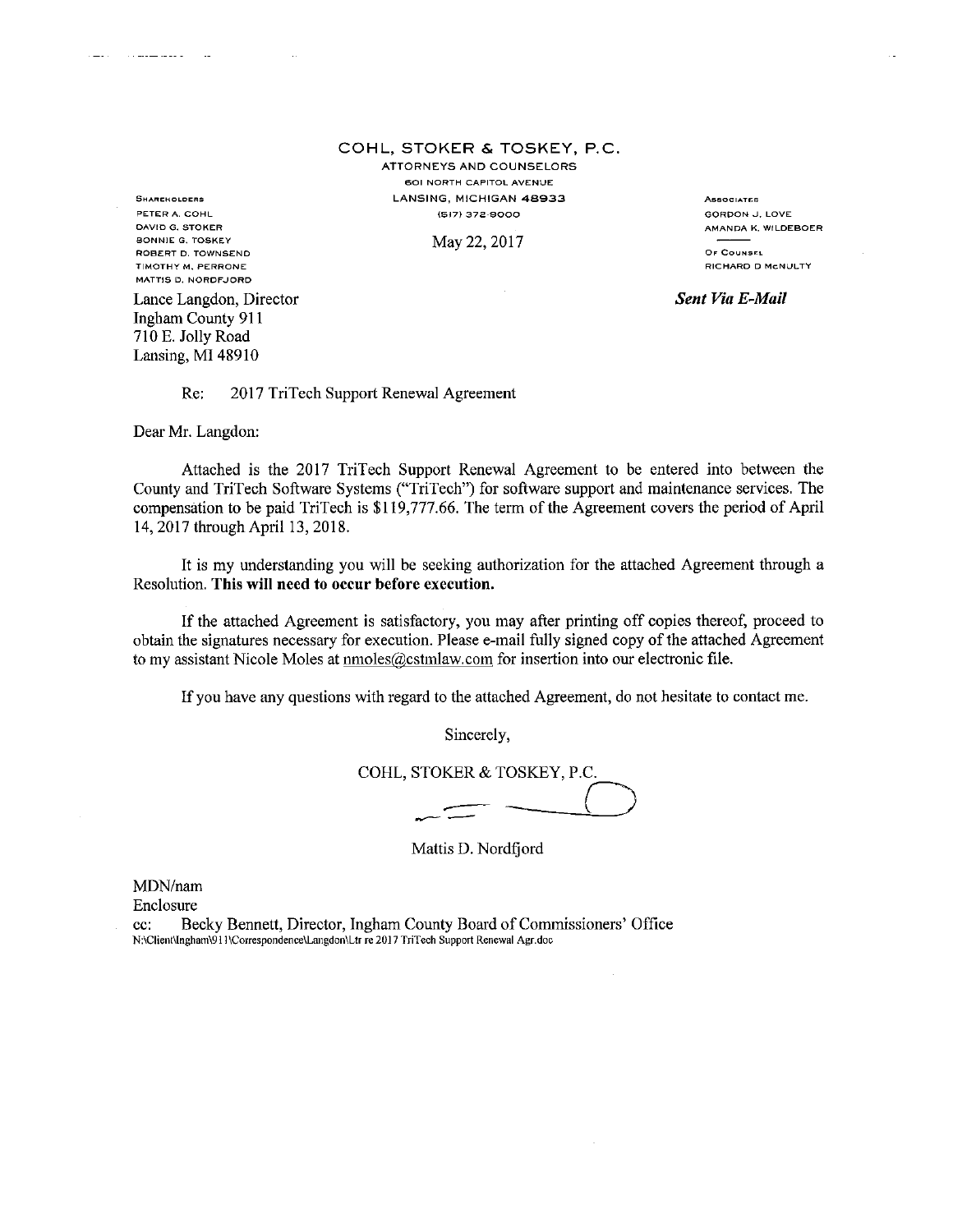The Support Renewal Agreement for TriTech Support Services is based upon the following TriTech Software Licenses:

**Ingham County 911(MI147)** 

|                                                                      |      | # of     | Cost per                | Total                      | <b>Support Term</b> |
|----------------------------------------------------------------------|------|----------|-------------------------|----------------------------|---------------------|
| <b>Praduct Name</b>                                                  | Note | Licenses | License                 | Litense Cost               | 4/14/17-4/13/18     |
|                                                                      |      |          |                         |                            |                     |
| Inform CAD Server Software (C-21-40 Positions)                       |      |          | 35,000.00               | 35,000.00                  | 7,885.72            |
| Inform CAD The GISLink Utility                                       |      |          | 20,000.00               | 20,000.00                  | 4,506.12            |
| Inform CAD Position                                                  |      | 23       | 10,000.00               | 230,000,00                 | 51,820,42           |
| NCIC/State Query Position for Inform CAD                             |      | 23       | 500.00                  | 11,500.00                  | 2,591.02            |
| External System Incident Data Transfer Interface                     |      |          | 15,000.00               | 45,000,00                  | 10,138,78           |
| Standard Push to Talk Interface (Motoroin Gold Elite and MACOM only) |      |          | 15,000.00               | 15,000,00                  | 3,379.59            |
| Inform CAD to TriTech System Incident Data Transfer Interface        |      |          | 0.00                    | 0.00                       | 0.00                |
| Standard PMD Litegration                                             |      | 18       | 500.00                  | 9,000.00                   | 2,027.76            |
| Standard ANI/ALI Interface                                           |      |          | 9,000.00                | 9,000.00                   | 2,027.76            |
| Standard Alpha Numeric Paging Interface                              |      |          | 9,000.00                | 9,000.00                   | 2,027.76            |
| Inform CAD/Inform Mobile / Inform RMS, Inform Jail NCIC Message      |      |          |                         |                            |                     |
| Switch                                                               |      |          | 60,000.00               | 60,000.00                  | 13,518.37           |
| Inform CAD Tost or Training System Maintenance (C - 21-40 Users)     |      |          | 10,500.00               | 10,500.00                  | 2,365,71            |
| Imform CAD Disaster Recovery System Maintenance (C - 21-40 Users)    |      |          | 10.500.00               | 10,500.00                  | 2,365,71            |
| Inform Mobile Server Software (C - 101-250 Positions)                |      |          | 45,000.00               | 45,000.00                  | 10,138.78           |
| Inform CAD the Aroluve Server                                        |      |          | 18,500,00               | 18,500,00                  | 4,168.16            |
| CAD Mapping Support Fees                                             |      |          |                         |                            | 416.00              |
| Remote Connectivity Fee                                              |      |          |                         |                            | 400.00              |
|                                                                      |      |          | Total Support Base Cost | 528,000.00                 |                     |
|                                                                      |      |          |                         |                            |                     |
|                                                                      |      |          |                         | Total Support Renewal Fee: | 119,777,66          |

NOTES.

Other (Notse)

Since CADA/doble server paid by Inghem Co 911 M1147 (SO5738).<br>This rgency was not put of 2007 purchase, to no situacid RMS/FBR server costs are billed to<br>hegian Co (THC) M1146 fir ritis sgoco/500 073002).<br>This sgoupy was n

ACCEPTED AND AGREED:

Signature

Sarah Anthony, Chairperson

Printed Name

County Board of Commissioners

Title

Date

APPROVED AS TO FORM FOR COUNTY OF INGHAM COHL, STOKER & TOSKEY, P.C. By:

Mattis D. Nordfjord

TRITECH SOFTWARE SYSTEMS

<u>sver</u> Brenda Stiehl

VP of Finance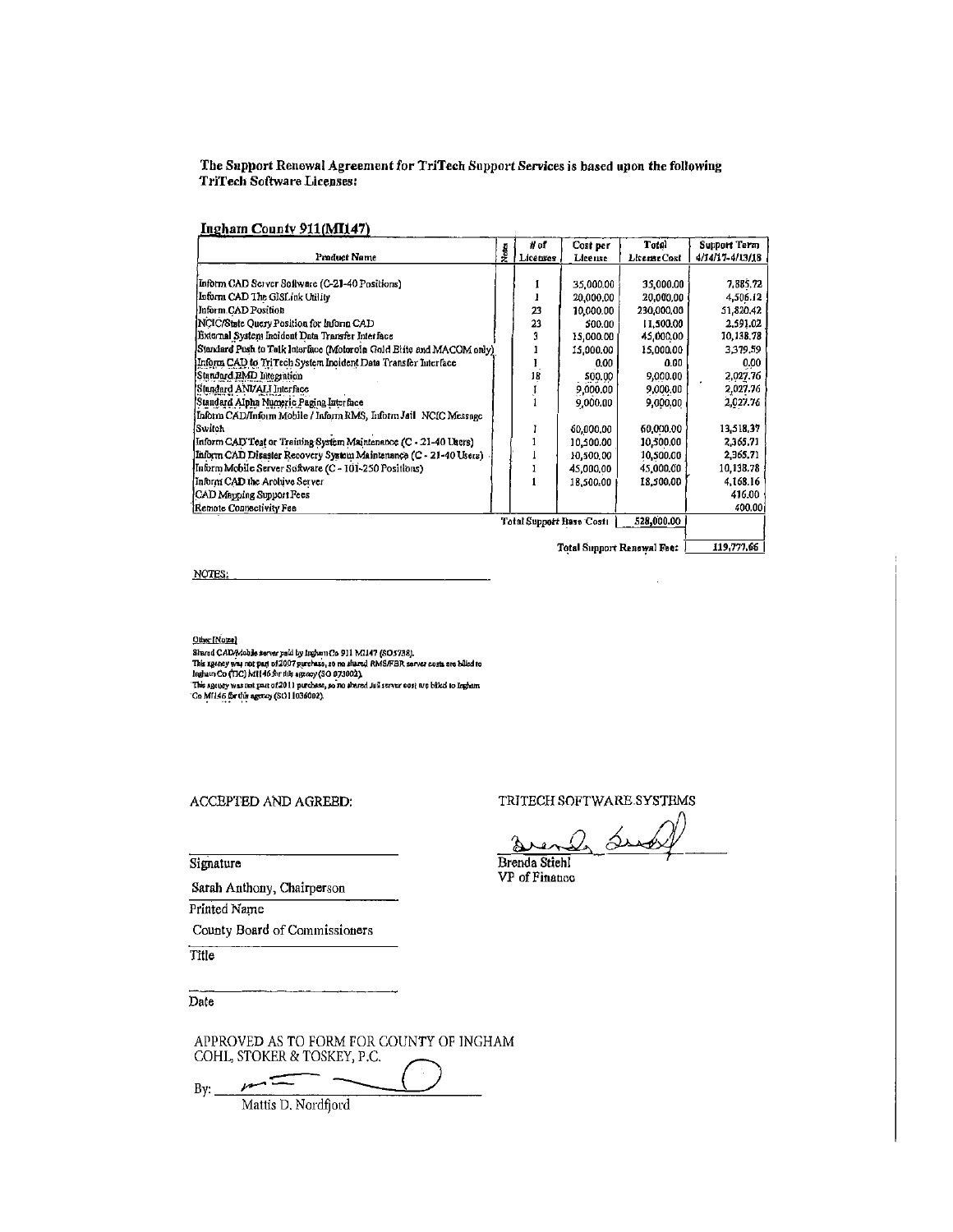| SOFTWARE SYSTEMS                         | Remit To:<br>TriTech Software Systems<br>P.O. Box 203223<br>Dallas, TX 75320-3223<br>Contact: 858-799-7000 |                                          | Invoice No.<br>Invoice Date | 19513<br>2/8/2017<br>Page |  |
|------------------------------------------|------------------------------------------------------------------------------------------------------------|------------------------------------------|-----------------------------|---------------------------|--|
| Bill To:                                 |                                                                                                            | Ship To:                                 |                             |                           |  |
| Ingham County 911<br>710 East Jolly Road |                                                                                                            | Ingham County 911<br>710 East Jolly Road |                             |                           |  |
| Lansing MI<br>48910                      |                                                                                                            | Lansing MI<br>48910                      |                             |                           |  |

| Customer PO | Cust. No.    | Ship Method                        | Payment Terms |                                  |
|-------------|--------------|------------------------------------|---------------|----------------------------------|
|             | MI147        |                                    | Net 30 Days   |                                  |
| OTY:        | Item Number: | Item Description:                  |               | Unit Price: Ext. Price:          |
|             | 1 -4300-60   | Customer Support - 4/14/17-4/13/18 | Eа            | \$0.00 \$119,777.66 \$119,777.66 |

| Subtotal | \$119,777.66 |
|----------|--------------|
| Тах      | \$0.00       |
| Freight  | \$0.00       |
| Total    | \$119,777.66 |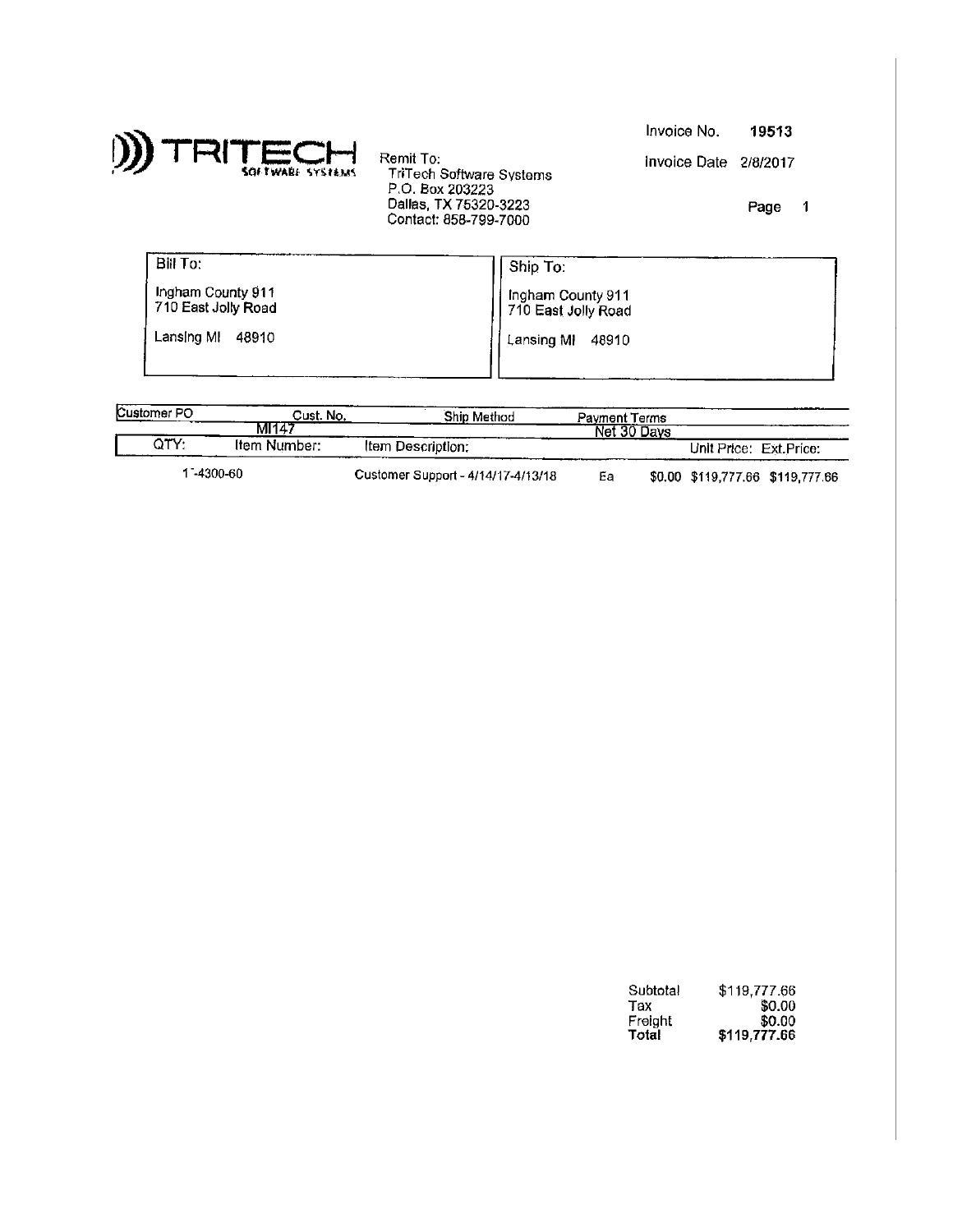Introduced by the Law & Courts and Finance Committees of the:

## INGHAM COUNTY BOARD OF COMMISSIONERS

#### **RESOLUTION AUTHORIZING SOFTWARE SUPPORT AGREEMENT WITH TRITECH FOR THE COMPUTER AIDED DISPATCH** (**CAD) SYSTEM AT THE INGHAM COUNTY 9-1-1 CENTRAL DISPATCH CENTER**

WHEREAS, the Ingham County Board of Commissioners operates the 9-1-1 Emergency Telephone Dispatch System through the Ingham County 9-1-1 Central Dispatch Center; and

WHEREAS, the Ingham County Board of Commissioners previously authorized the acquisition of a TriTech Computer Aided Dispatch System (CAD) for the Ingham County 9-1-1 Center under Resolution 14-081; and

WHEREAS, the 9-1-1 Center needs to continue to contract with TriTech for the ongoing maintenance and support of the Ingham County 9-1-1 CAD system; and

WHEREAS, the 9-1-1 Director recommends continuing the use of the TriTech CAD system, and renewal of the support agreement, which has been budgeted for in the center's 2017 budget.

THEREFORE BE IT RESOLVED, that the Ingham County Board of Commissioners hereby approves the 2017 TriTech Support Renewal Agreement between TriTech and Ingham County 9-1-1 Center for the Computer Aided Dispatch System through April 13, 2018, at a cost of \$119,777.66.

BE IT FURTHER RESOLVED, that the Chairperson of the Board of Commissioners is authorized to sign any necessary contract documents on behalf of the County after approval as to form by the County Attorney.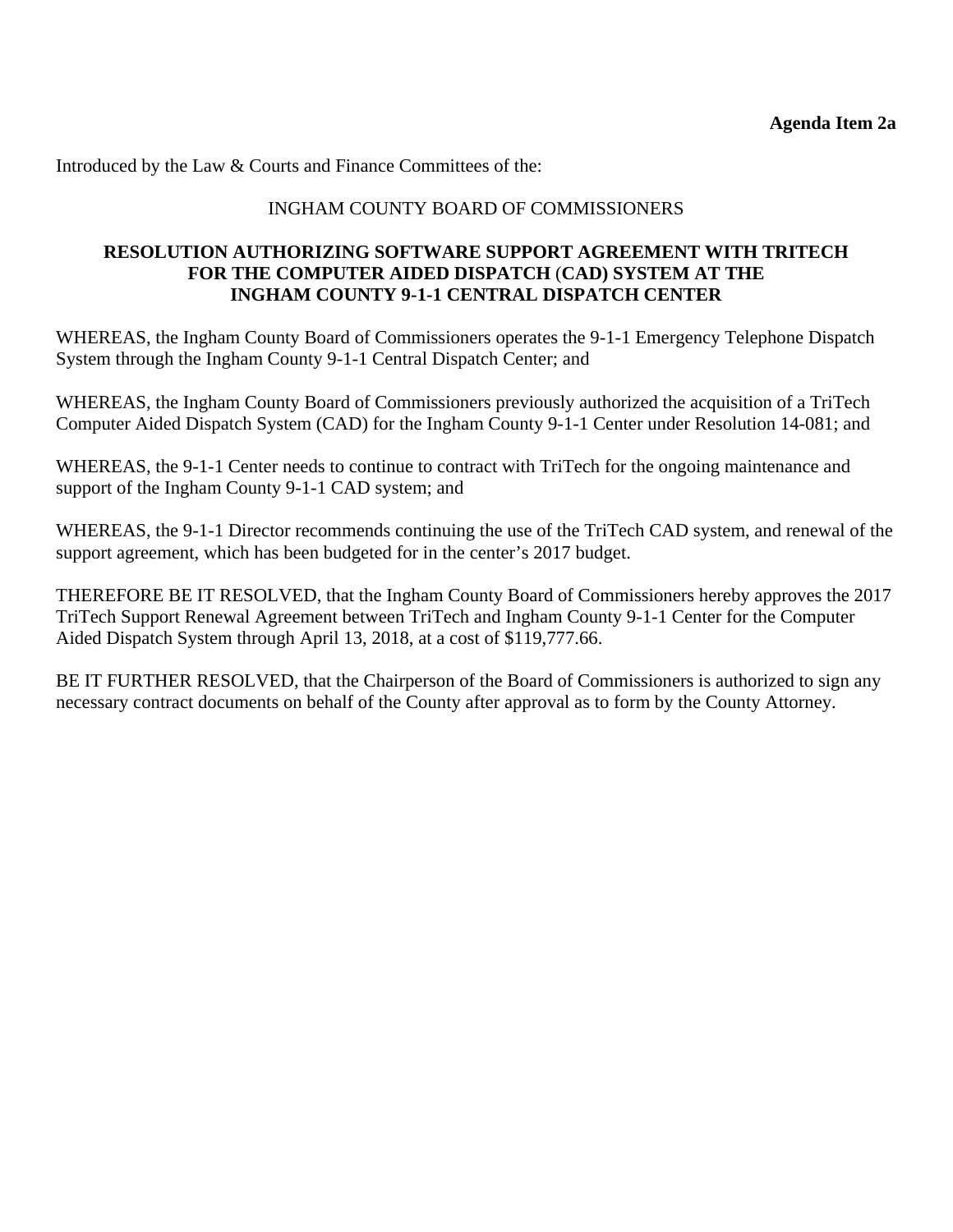<span id="page-14-0"></span>**TO:** Board of Commissioners Chair Person Law & Courts

**FROM:** *Lance Langdon, Director 9-1-1*

**DATE:** *May 23, 2017*

**SUBJECT: Contract with Telecommunications Systems, Inc. (TCS) for Text to 9-1-1 system**

# **BACKGROUND**

As technology has evolved, people now use various devices to communicate rather than just the land line telephone of years gone by. They now have smartphones, tablets, computers, smart tv's, gaming systems to list a few that allow them to communicate electronically with text instead of voice. We have been contacted by local hearing loss associations and Michigan State University wanting us to implement text to 9-1-1 for those with disabilities to allow them access to the 9-1-1 system. Additionally in the event someone is unable to speak to 9-1-1 because it would place them in danger, texting would give them an addition option to call for help. The system from TCS is an interim solution that is web based, as we are still a long way from what is known as NextGen911 with systems fully integrated. This TCS text system would be used for many years as NextGen911 is developed.

#### **ALTERNATIVES**

We have the old fashioned TTY system that has been used by the deaf community for years. The system is used very little and is being replaced around the country with text to 9-1-1 systems. We can modify our 9-1-1 phone system to accept text to 9-1-1 calls, but the system is limited in its features, would require purchase of equipment, and dedicated connections to the text provider and yearly software and hardware maintenance costs. Estimated cost to add this feature initially, \$80-\$100,000.00.

#### **FINANCIAL IMPACT**

The cost of the system is paid for in the same manner that our 9-1-1 infrastructure has been for years, with no costs paid directly by Ingham County.

# **OTHER CONSIDERATIONS**

The contract between Ingham County and Telecommunications Systems, Inc. (TCS), does not have the standard contact language that is required for Ingham County Contracts. This is a national contract and they will not change the language to meet our requirements. The County Attorney has reviewed the contract and advised he cannot approve it as to meeting county requirements, but did indicate that the terms of the agreement were fine. Using TCS also allows us to transfer text/calls our neighboring counties, when the incidents are from their jurisdiction rather than ours, similarly to how we do cell calls today.

#### **RECOMMENDATION**

Based on the information presented, I respectfully recommend approval of the agreement between TCS and Ingham County to provide for text to 911.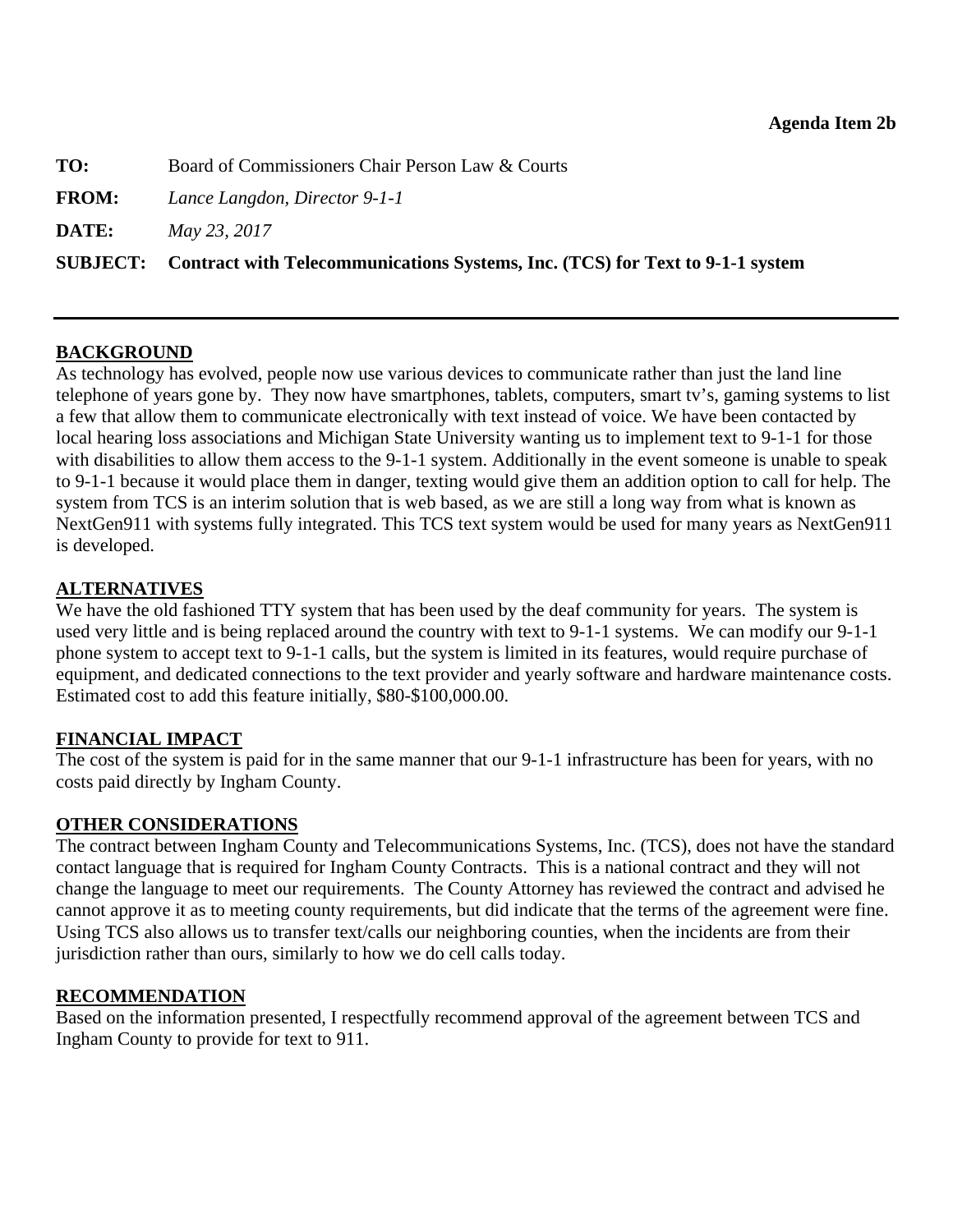Introduced by the Law & Courts Committees of the:

# INGHAM COUNTY BOARD OF COMMISSIONERS

# **RESOLUTION AUTHORIZING GEM SMART911 SERVICES AGREEMENT FOR THE 9-1-1 CENTER**

WHEREAS, the Ingham County Board of Commissioners operates the 9-1-1 Emergency Telephone Dispatch System through the Ingham County 9-1-1 Central Dispatch Center; and

WHEREAS, the Ingham County 9-1-1 administration has been requested to provide the ability for residents to use texting features that are included with the various electronic devices available to them, so that they may contact the 9-1-1 center for assistance in obtaining emergency help from our Police, Fire and EMS providers here in the county; and

WHEREAS, persons with disabilities who cannot communicate with a telephones are limited in their access to the 9-1-1 system without some other form of assistance; and

WHEREAS, the 9-1-1 Director has reviewed options to provide this service with an interim solution, until a full next generation infrastructure can be put in place to allow for a more permanent integrated system; and

WHEREAS, the GEM Smart911 system by Telecommunications Systems, Inc. (TCS) has been found to be a good interim solution, and is used by many other centers around the state; and

WHEREAS, the GEM Smart911 system by Telecommunications Systems, Inc. (TCS) can be put in place with no cost to Ingham County 9-1-1.

THEREFORE BE IT RESOLVED, that the Chairperson of the Board of Commissioners is hereby authorized to sign the necessary contract documents with Telecommunications Systems, Inc. (TCS) to provide their software solution to Ingham County and allow for text to 9-1-1 in Ingham County.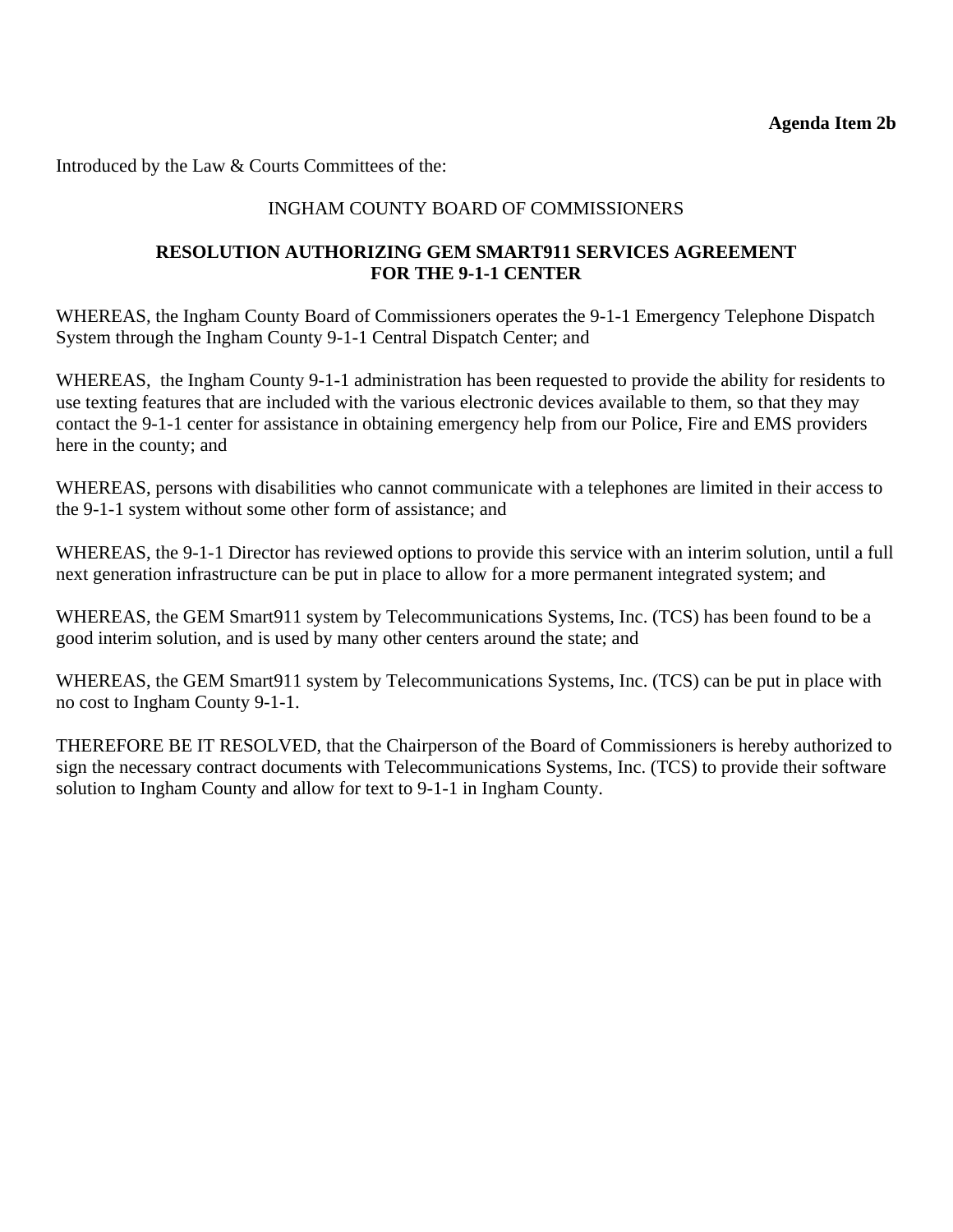<span id="page-16-0"></span>Introduced by the Law & Courts Committee of the:

# INGHAM COUNTY BOARD OF COMMISSIONERS

### **RESOLUTION MAKING APPOINTMENTS TO THE INGHAM COUNTY INDIGENT DEFENSE SYSTEM COLLABORATIVE COMMITTEE**

WHEREAS, Resolution 17-075 created the Ingham County Indigent Defense System Collaborative Committee; and

WHEREAS, the Ingham County Indigent Defense System Collaborative Committee is appointed to develop and submit a plan that meets the minimum statutory standards and a cost analysis to the Michigan Indigent Defense Commission (MIDC); and

WHEREAS, the following minimum standards were approved by the Michigan Department of Licensing and Regulatory Affairs (LARA) on May 22, 2017:

- Education and Training of Defense Counsel;
- Initial Interview:
- Investigation and Experts; and
- Counsel at First Appearance and Other Critical Stages; and

WHEREAS, within 180 days of the State's final approval of the minimum standards, every local indigent defense system must submit a plan to comply with the minimum standards and to provide quality defense to indigent people who are accused of crimes; and

WHEREAS, the Ingham County Indigent Defense System Collaborative Committee consists of the following membership, subject to the approval of the respective governing entities, as follows:

Ingham County Board of Commissioners Kara Hope, Chair of the Law & Courts Committee

Ingham County Controller's Office Teri Morton, Deputy Controller, designee of the Controller

55<sup>th</sup> District Court Honorable Donald L. Allen, Jr., Chief Judge or his designee Court Administrator Michael J. Dillon or his designee

 $30<sup>th</sup>$  Circuit Court Honorable Janelle A. Lawless, Chief Judge or her designee Court Administrator Shauna Dunning or her designee

Ingham County Bar Association Up to Three Criminal Defense Attorneys; and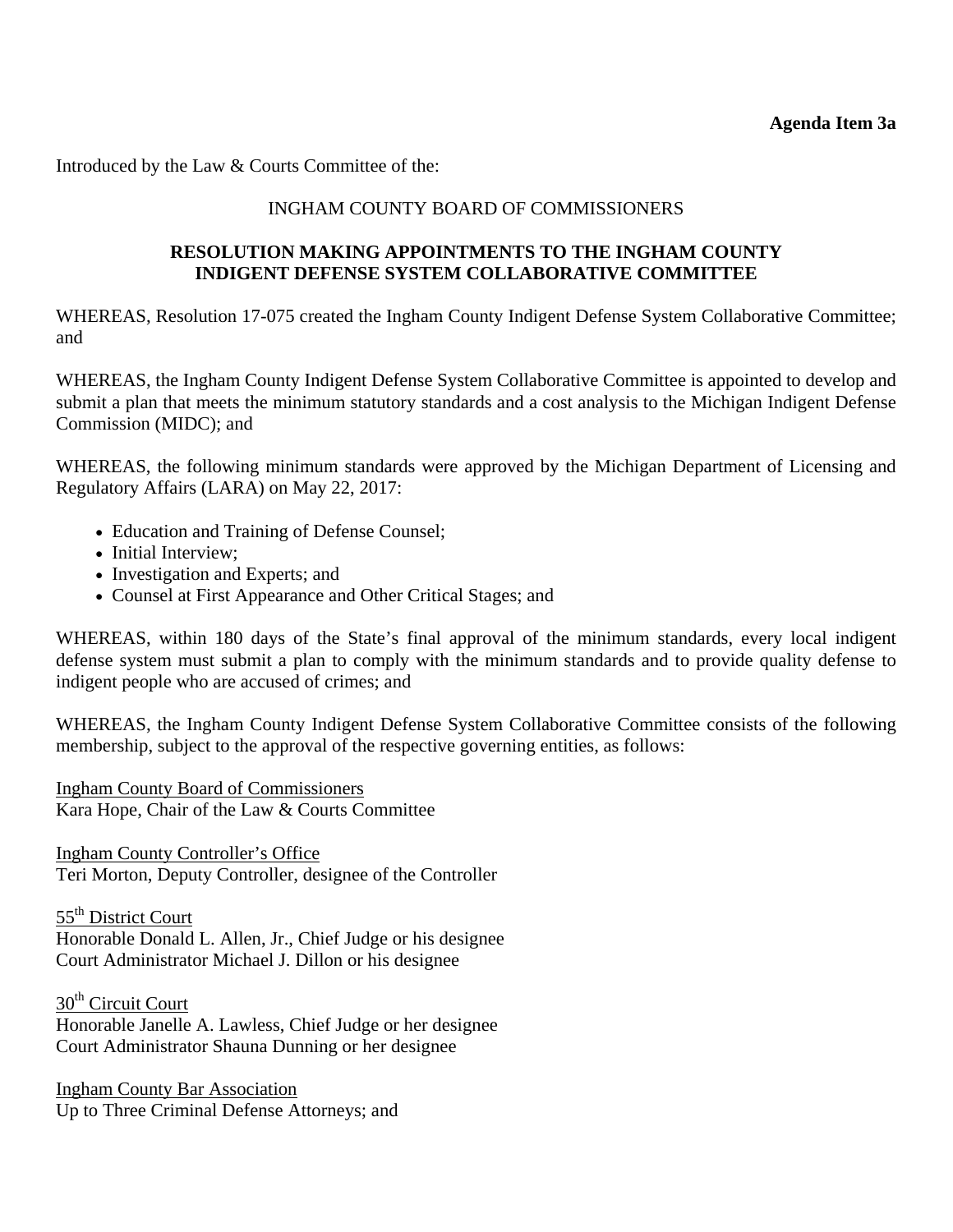WHEREAS, the Ingham County Indigent Defense System Collaborative Committee may also include the following as ex officio members:

Ingham County Board of Commissioners Up to Two Additional Members of the Law & Courts Committee

Michigan Indigent Defense Commission Ashley Carter, Regional Administrator

54-A, Lansing District Court Honorable Louise Alderson, Chief Judge or her designee Anethia O. Brewer, Court Administrator or her designee

54-B, East Lansing District Court Honorable Andrea Andrews Larkin, Chief Judge or her designee Nicole Evans, Court Administrator or her designee; and

WHEREAS, the Board of Commissioners must make selections to appoint up to three criminal defense attorneys from the Ingham County Bar Association and the up to two additional members of the Law & Courts Committee.

THEREFORE BE IT RESOLVED, that the Ingham County Board of Commissioners hereby confirms the above-mentioned appointments and appoints \_\_\_\_\_\_\_\_\_\_, \_\_\_\_\_\_\_\_\_\_ and \_\_\_\_\_\_\_\_\_\_ as the representatives from the Ingham County Bar Association and \_\_\_\_\_\_\_\_\_\_\_ and \_\_\_\_\_\_\_\_\_\_\_ as the additional representatives from the Law & Courts Committee.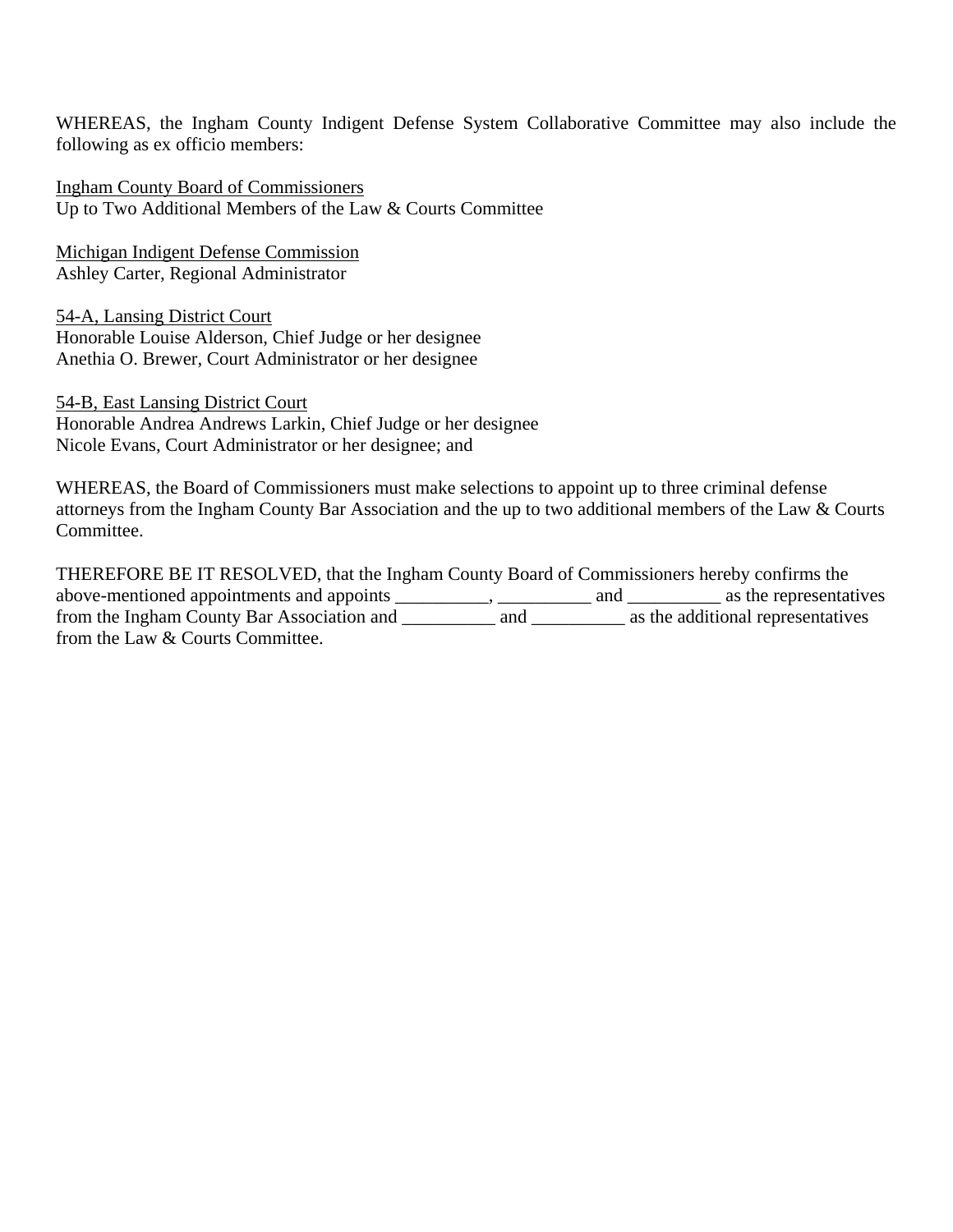<span id="page-18-0"></span>Introduced by the Law & Courts Committee of the:

# INGHAM COUNTY BOARD OF COMMISSIONERS

# **RESOLUTION CHANGING THE COMPOSITION OF THE INGHAM COUNTY FAMILY CENTER ADVISORY BOARD**

WHEREAS, Resolution #08-085 established a Continuum of Care Facility Advisory Board comprised of representatives from the Circuit Court/Family Division, the Community Coalition for Youth, involved agencies and additional community members; and

WHEREAS, Resolution #08-132 changed the name to the Ingham County Family Center Advisory Board; and

WHEREAS, as a result of amendments made pursuant to Resolutions #08-285, #13-387, and #15-047 the composition of the Ingham County Family Center Advisory Board is as follows:

- 1 Community Representative/Community Partner
- 3 Community Representatives
- 1 Neighborhood Representative
- 1 Law & Courts Committee Representative (Chairperson)
- 1 Power of We Representative
- 1 General Public Representative
- 1 Recipient Representative
- 1 Academy Representative

WHEREAS, this Board was established to monitor the integrity of the current and future services under the Ingham County Family Center roof, provide advice and recommendations to the County Circuit Court/Family Division and Judiciary Committee (now the Law & Courts Committee), and to develop policies and procedures for the Center; and

WHEREAS, the Board of Commissioners wish to amend the composition of the Ingham County Family Center Advisory Board to eliminate the neighborhood representative and to add an additional representative of the general public.

THEREFORE BE IT RESOLVED, that the Ingham County Board of Commissioners hereby amends Resolution #08-085 by changing the composition of the Ingham County Family Center Advisory Board to include an additional representative of the general public and eliminating the neighborhood representative effective immediately.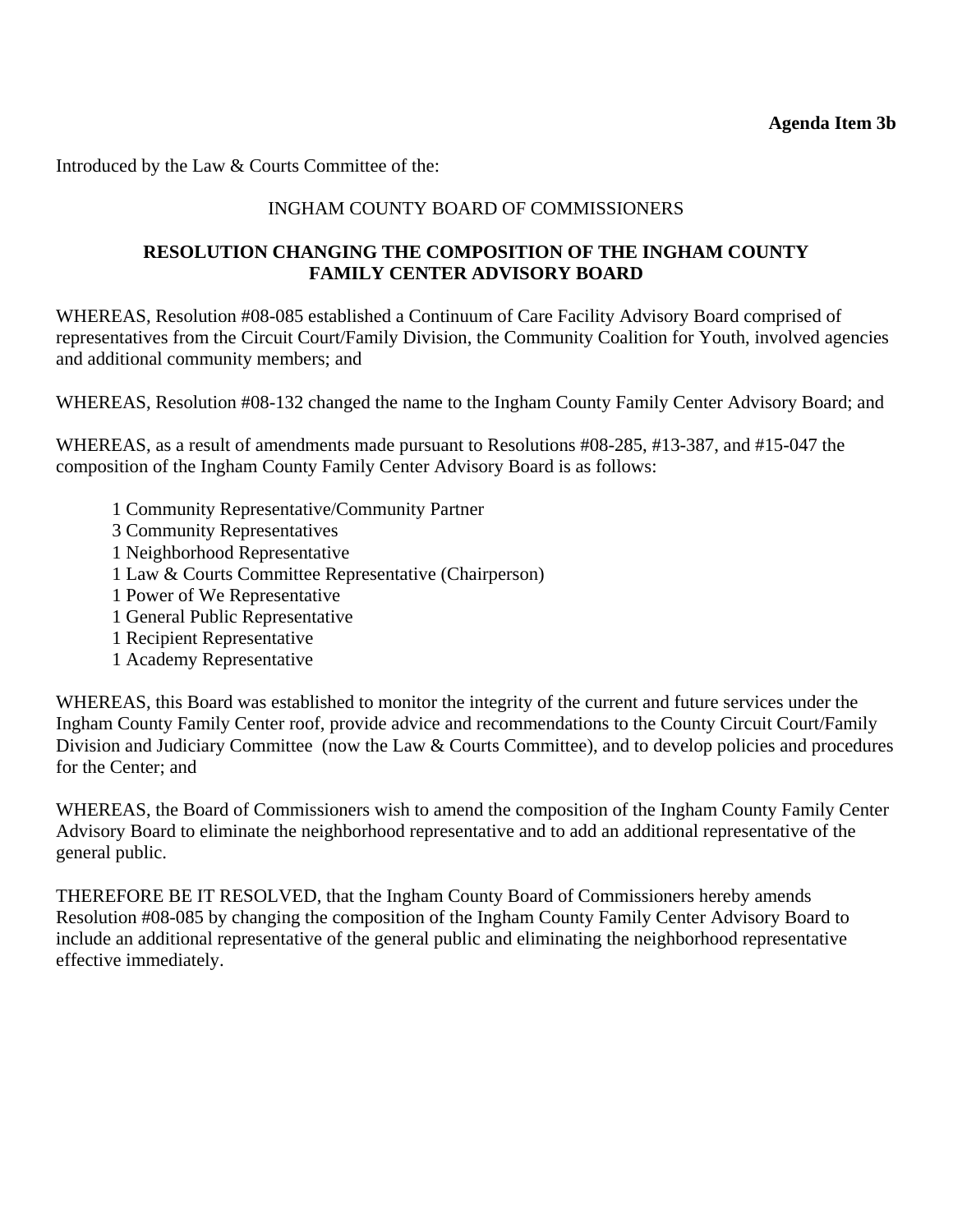#### **Agenda Item 3c**

<span id="page-19-0"></span>

| TO:          | Board of Commissioners Law and Courts Committee          |
|--------------|----------------------------------------------------------|
| <b>FROM:</b> | Sheriff Scott Wriggelsworth                              |
| DATE:        | 5-5-17                                                   |
|              | <b>SUBJECT:</b> Who is housed in the Ingham County jail? |

#### **BACKGROUND**

On 4-5-17 L&C Chair Kara Hope asked us to look into a variety of questions in reference to who is housed in the jail, demographics, charges, programs available etc.

This memo addresses those questions as based on 2016 statistics and demographics

Who's lodged in the Ingham County jail?

 Lodged 8767 inmates 7083 male 3588 white 50% 3133 black 44% 362 other 6% Age 0-16 9 1% 17- 52 1% 18-20 639 9% 21-30 2786 39% 31-40 1825 26% 41-50 1046 15% 51-60 626 9% Average age of incarcerated male-30.5 1684 female 1116 white 66% 487 black 30% 81 other 4% Age  $0-16$  0 0%

 17 9 .5% 18-20 146 9%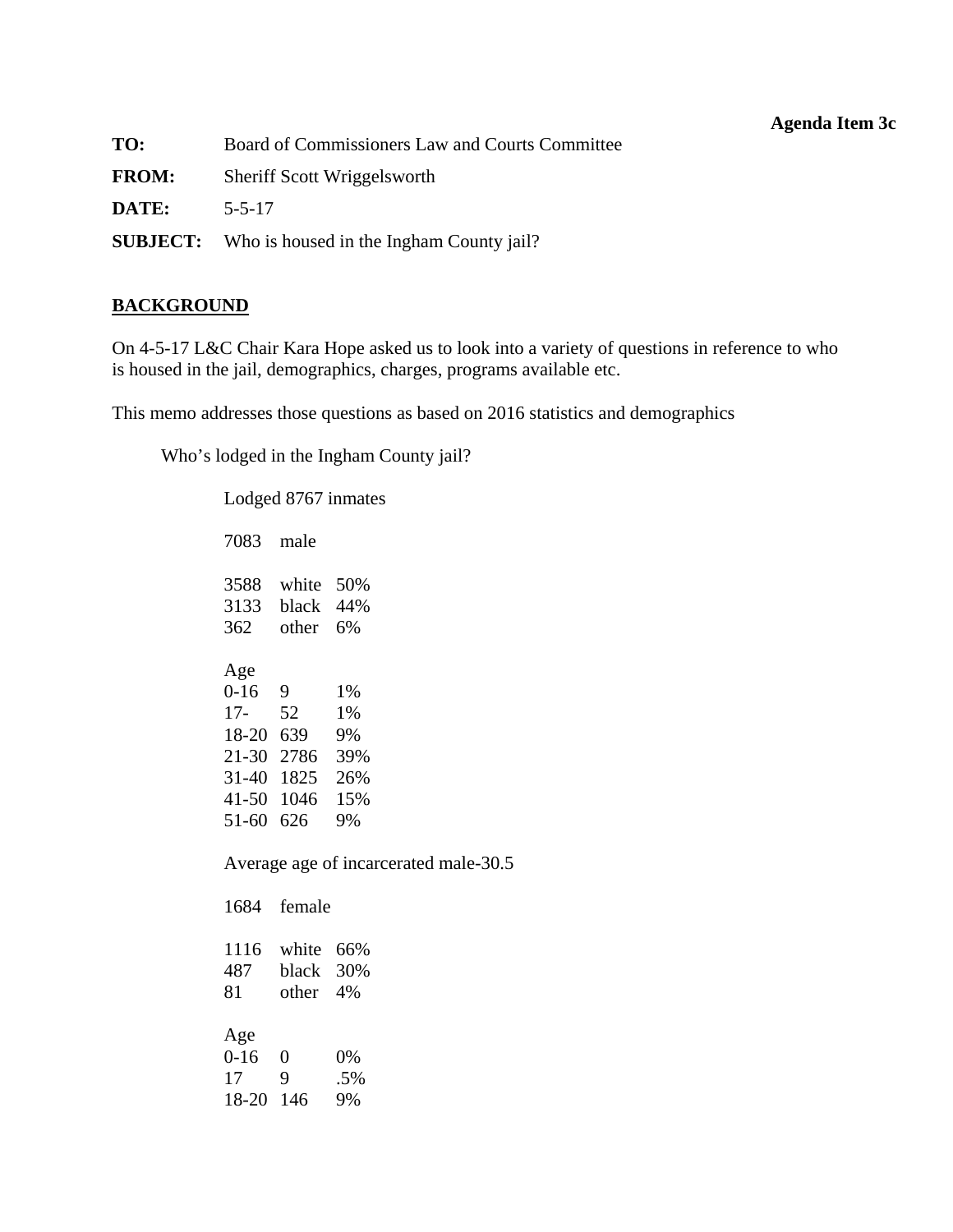| 21-30 704 | 42% |
|-----------|-----|
| 31-40 463 | 27% |
| 41-50 231 | 14% |
| 51-60 122 | 7%  |
| $61-70$ 5 | 3%  |
| 71-99 4   | 2%  |

Average age of incarcerated female- 32.3

Education completed of the 8767 lodged

| 8 <sup>th</sup> grade or less-    | $0\%$ |
|-----------------------------------|-------|
| $9^{th}$ -12 <sup>th</sup> grade- | 48%   |
| GED-                              | 15%   |
| College incl degree               | 32%   |
| <b>Masters</b>                    | 0%    |
| Unknown                           | 3%    |

#### **Residence-Current 2017 Stats (5-10-17)**

 ALL inmates: Total: 460 Ingham: 346 Lansing: 277 non-Lansing: 69 75% of Jail population lives in Ingham County 60% of Jail Population lives in City of Lansing 15% of Jail Population lives in Ingham County, NON-Lansing Resident 80% of incarcerated Ingham residents are from City of Lansing

Non-MDOC: Total: 392 Ingham: 320 Lansing: 253 Ingham, non-Lansing: 67 82% of Jail population lives in Ingham County 65% of Jail Population lives in City of Lansing 17% of Jail Population lives in Ingham County, NON-Lansing Resident 80% of incarcerated Ingham residents are from City of Lansing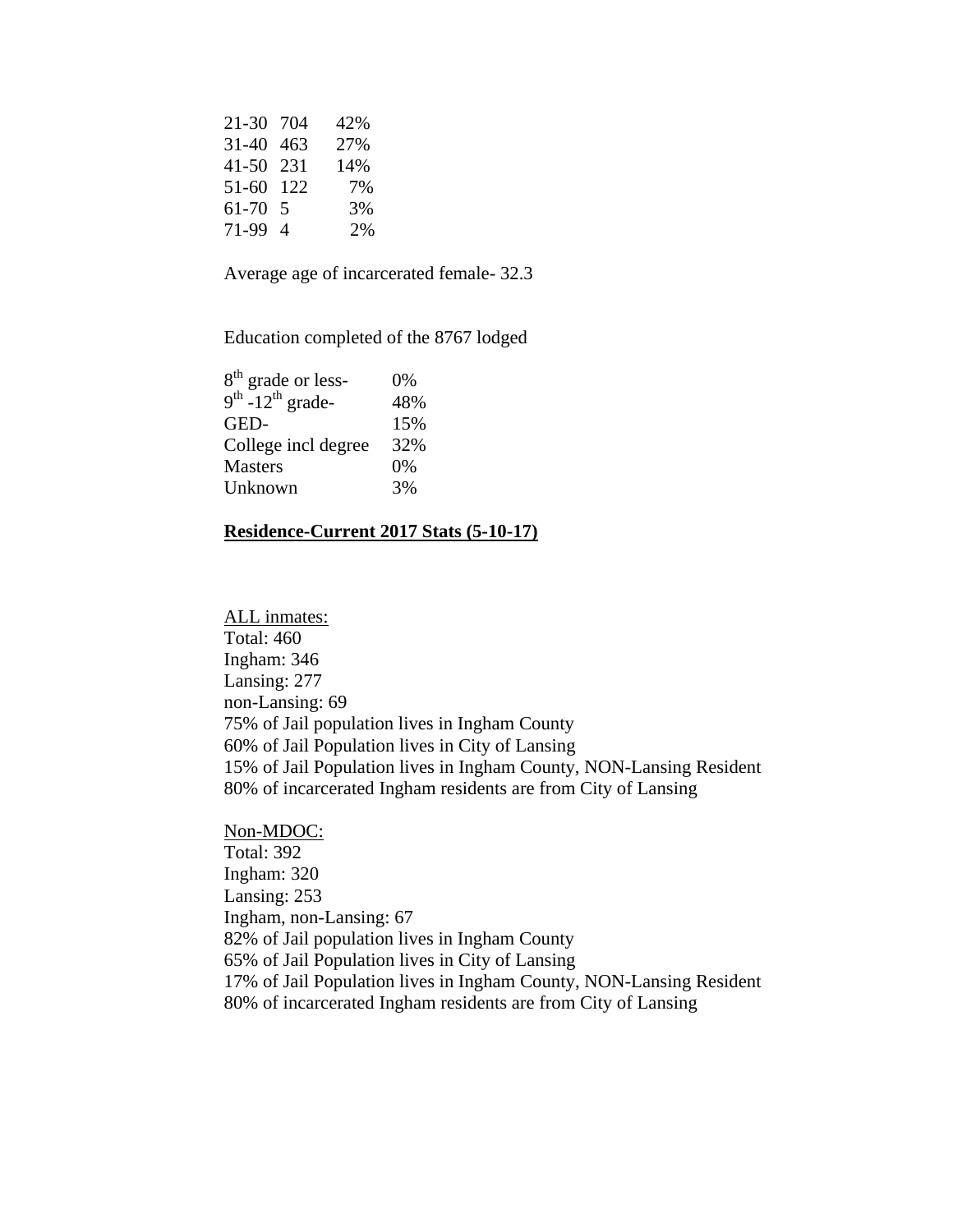| <b>Judicial Process</b> |      |     |
|-------------------------|------|-----|
| Male Felony             | 3323 | 47% |
| Male Misd.              | 3213 | 45% |
| Male Civil              | 544  | 8%  |
|                         |      |     |
| <b>Female Felony</b>    | 500  | 30% |
| Female Misd             | 1109 | 66% |
| Female civil            | 75   | 4%  |
|                         |      |     |

Length of stay at ICSO

| 2864 sentenced-   | 25 days |
|-------------------|---------|
| 5903 un-sentenced | 13 days |

 Medical Issues Average- 625 medical referrals per month (including dental) 7500 for the year

**Trends** 

 Jail Medical is tasked with providing a continuity of medical care for those with pre-existing conditions who are incarcerated at the Ingham County Jail, as well as partnering with community associates such as CEICMH/MSU Psychiatric Residents and Mental Health Court to provide required care. Additionally, staff is engaged in assessing and treating those who become ill or injured while at the facility.

 Community trends that are reflected in the incarcerated population include withdrawal from substance use (especially alcohol and heroin) and mental illness. As the population ages who has historically used these substances, the associated problems such as liver, kidney and heart disease are apparent.

 Jail Medical's current space includes three exam rooms, a dental operatory, two staff office areas and a locked medication room. This is the minimal amount of space necessary to provide health care for current population levels.

 To better deliver quality care, space is needed for a Jail Medical office in Receiving. This would ensure that most inmates brought into the facility are medically assessed during the course of their booking process, which would provide rapid examination and screening for medications, continuity of care and special needs.

 This model of medical intake in a jail's Receiving area is often incorporated in new-build facilities. It provides decreased risk management by allowing more rapid assessments and medical management during what is often a high risk period of a detainee's incarceration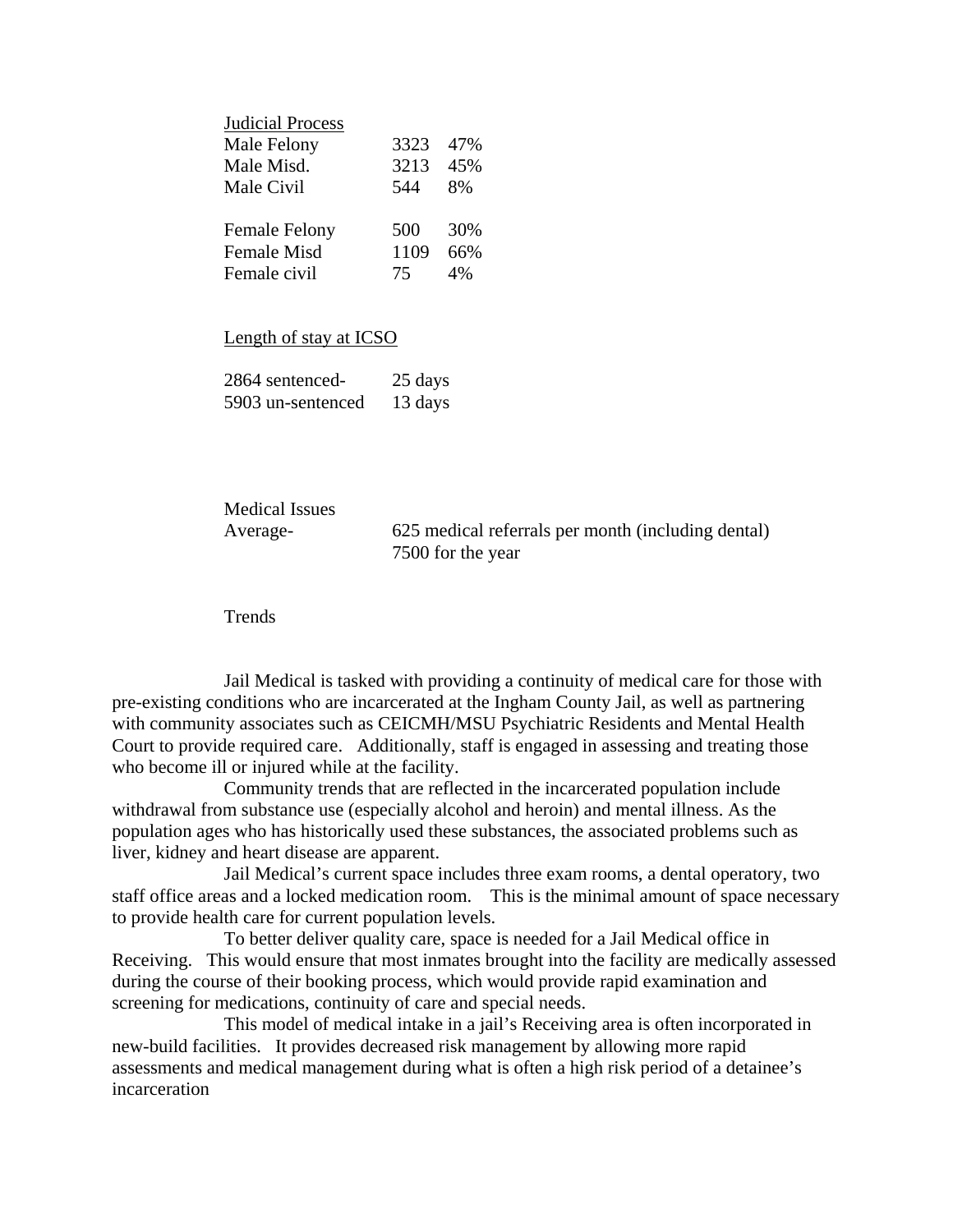# Programs Offered 2016 statistics

 GED Enrolled Students-175 Taken: 80 Passed: 65 Graduates-13

| 156                        |
|----------------------------|
| 111                        |
| 214                        |
| 193                        |
| 64                         |
| 0                          |
| 0                          |
| 0                          |
| 34                         |
|                            |
| 748                        |
| 403                        |
| 253                        |
| 2205                       |
| Inmates issued clothes 331 |
| 892                        |
|                            |

CATS Programs Offered

| Total inmates treated<br><b>Substance Abuse</b> | 806  |                              |
|-------------------------------------------------|------|------------------------------|
| Admissions                                      | 421  |                              |
| Ind. Therapy                                    | 2055 |                              |
| Group Therapy                                   | 3679 |                              |
| Crisis services                                 |      |                              |
| <b>Initial Contacts</b>                         | 333  |                              |
| Follow Up                                       | 419  |                              |
| <b>MSU Psych</b>                                | 9    | <b>Started November 2016</b> |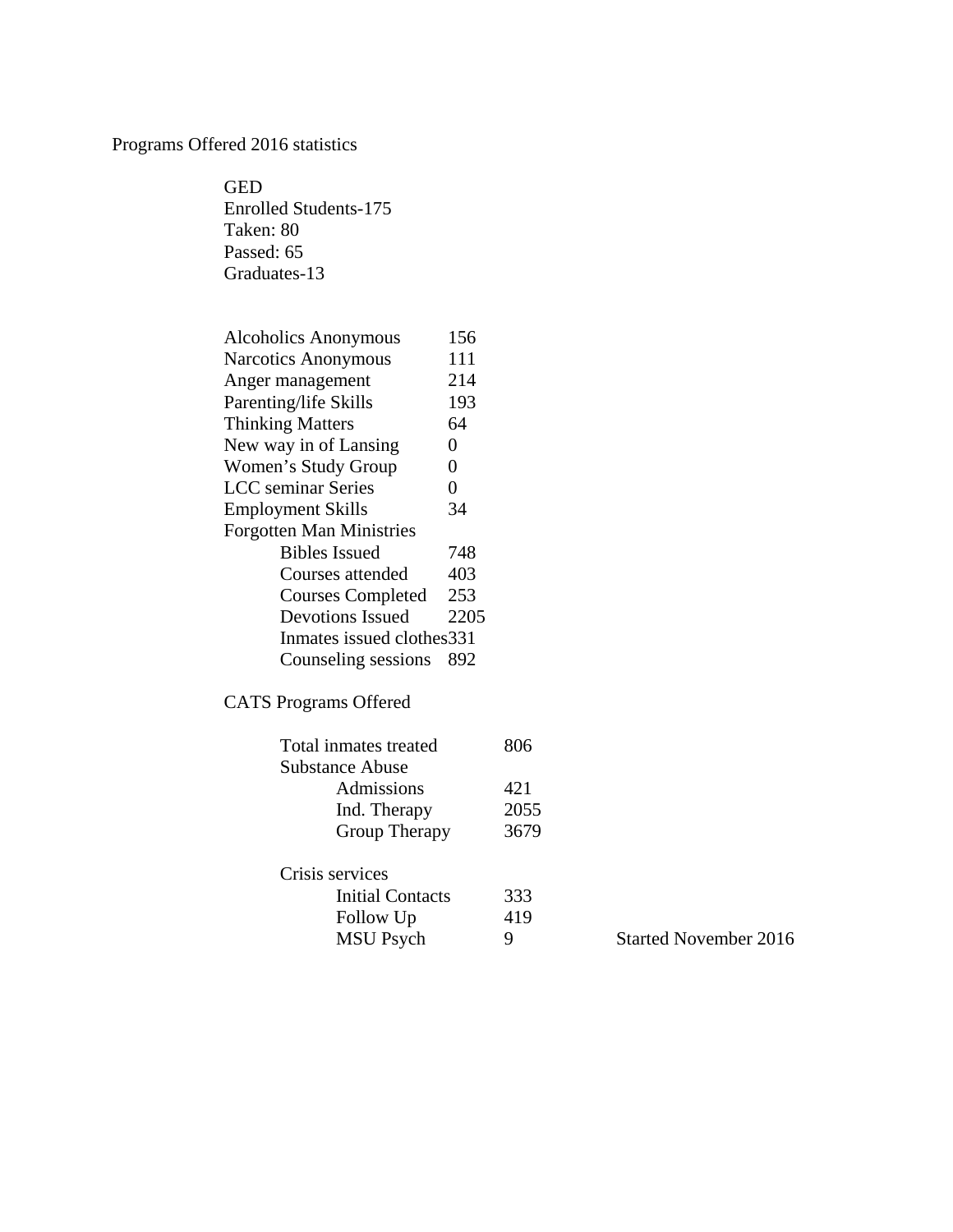Intensive Case Management

| Admissions<br>Individual Contacts 270                               | 473 |           |
|---------------------------------------------------------------------|-----|-----------|
| Transitional housing assists<br>To residential treatment facilities |     | as needed |

CATS saw a 10% increase in 2016 of Case Management Services CATS saw a 12% increase in 2016 in Substance Abuse Services CATS implemented a co-occurring group for the first time in 2016. Co-occurring addresses those with both Substance Abuse and Mental Health issues.

#### Barriers in Programming

 GED - only 20 inmates at a time enrolled Limited availability of teaching staff from the Lansing School District Short length of stay does not allow for completion of the program Unwillingness of inmates to participate Commitment prohibits participation

#### **CATS**

 Low Functioning or Developmentally Disabled Psychiatrically Unstable Maximum Security inmates create a safety issue for programming Court Ordered inmates take priority and there may not be staff to address Staffing Not within the covered region of the County funding source Length of stay

#### Alternatives to Incarceration

Pretrial Community Supervision as a condition of bond

Automatically eligible, unless specified otherwise in the Court Commitment: Sentenced Inmates who have served 50% of their sentence Work Release Inmates Incarcerated Pretrial Defendants ordered to post a bond of \$10,000 or less

Sentinel tether (at cost of inmate or indigent funding)

Enrollment in 2016 (thru 12-23-16) 522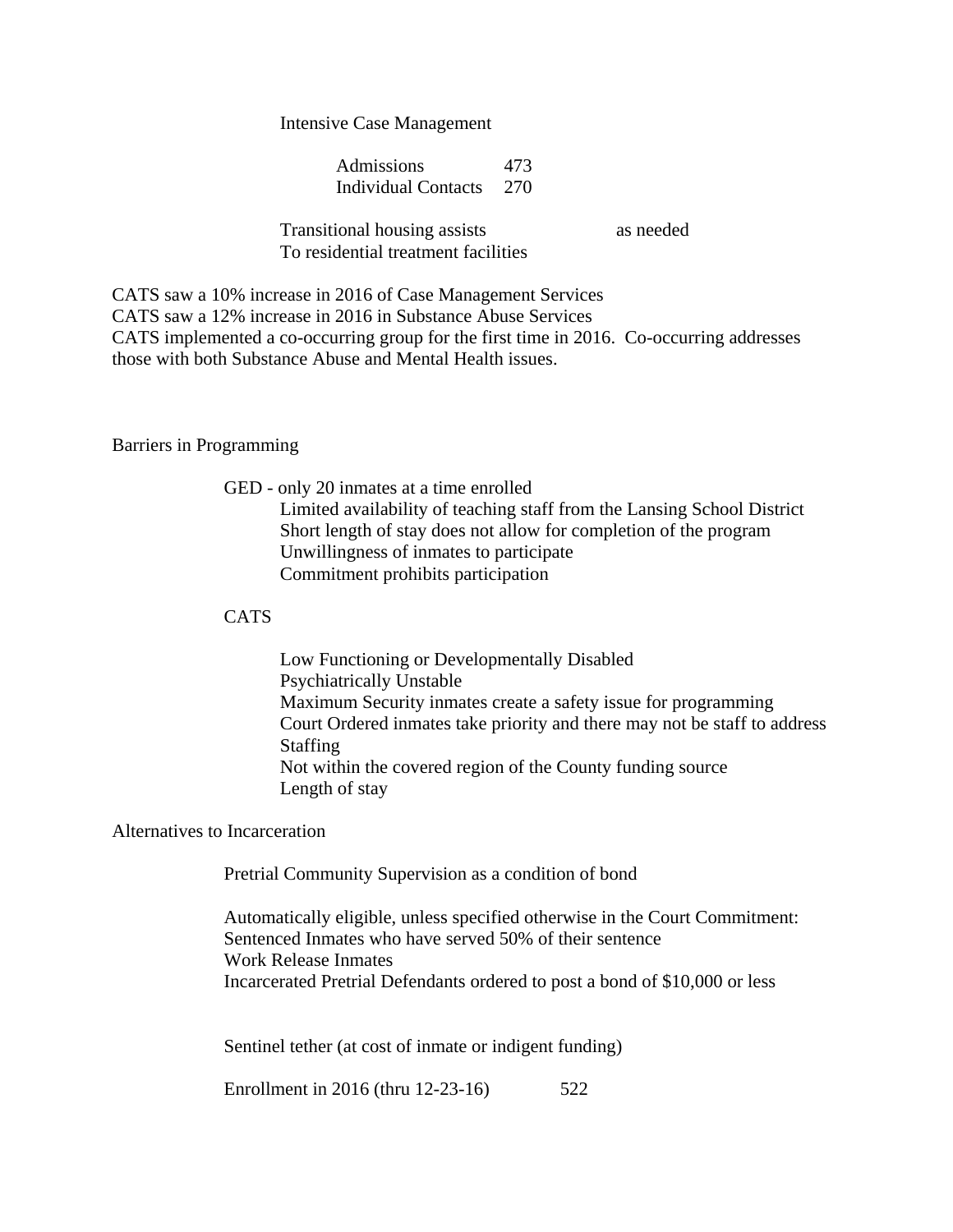Completion rate 89% Bed days saved by tether program 8832

Residential Treatment

 Holden House CPI Glass House House of Commons K-PEP – Kalamazoo Pine Rest – Grand Rapids Tri Cap - Saginaw

 PA511 Community Programs: Day Reporting Relapse Prevention and Recovery – Outpatient Substance Abuse Treatment MRT – Cognitive Behavioral Change Groups

NOTE: Other Non-PA511 Client Pay Community Programs are also utilized

Earned Early Release (EER) Policies:

The Circuit Court and 54-A and B District Courts agreed to the automatic EER policies below, unless specified otherwise in the Court Commitment.

Historical Data

Earned Early release inmates receiving credit (inmate workers)

EER credit for Program Participation (MRT and CATS): 1 day credit for every 2 classes

| <b>EER</b> for Inmate Workers:<br><b>Inmate Kitchen Workers:</b> |     | .5 days credit for every day worked<br>.6 days credit for every day of work |  |
|------------------------------------------------------------------|-----|-----------------------------------------------------------------------------|--|
| 2016                                                             | 288 | bed days saved 11342                                                        |  |
| 2015                                                             | 318 | bed days saved 12477                                                        |  |
| 2014                                                             | 410 | bed days saved 12956                                                        |  |
| 2013                                                             | 450 | bed days saved 11871                                                        |  |
| 2012                                                             | 566 | bed days saved 15145                                                        |  |